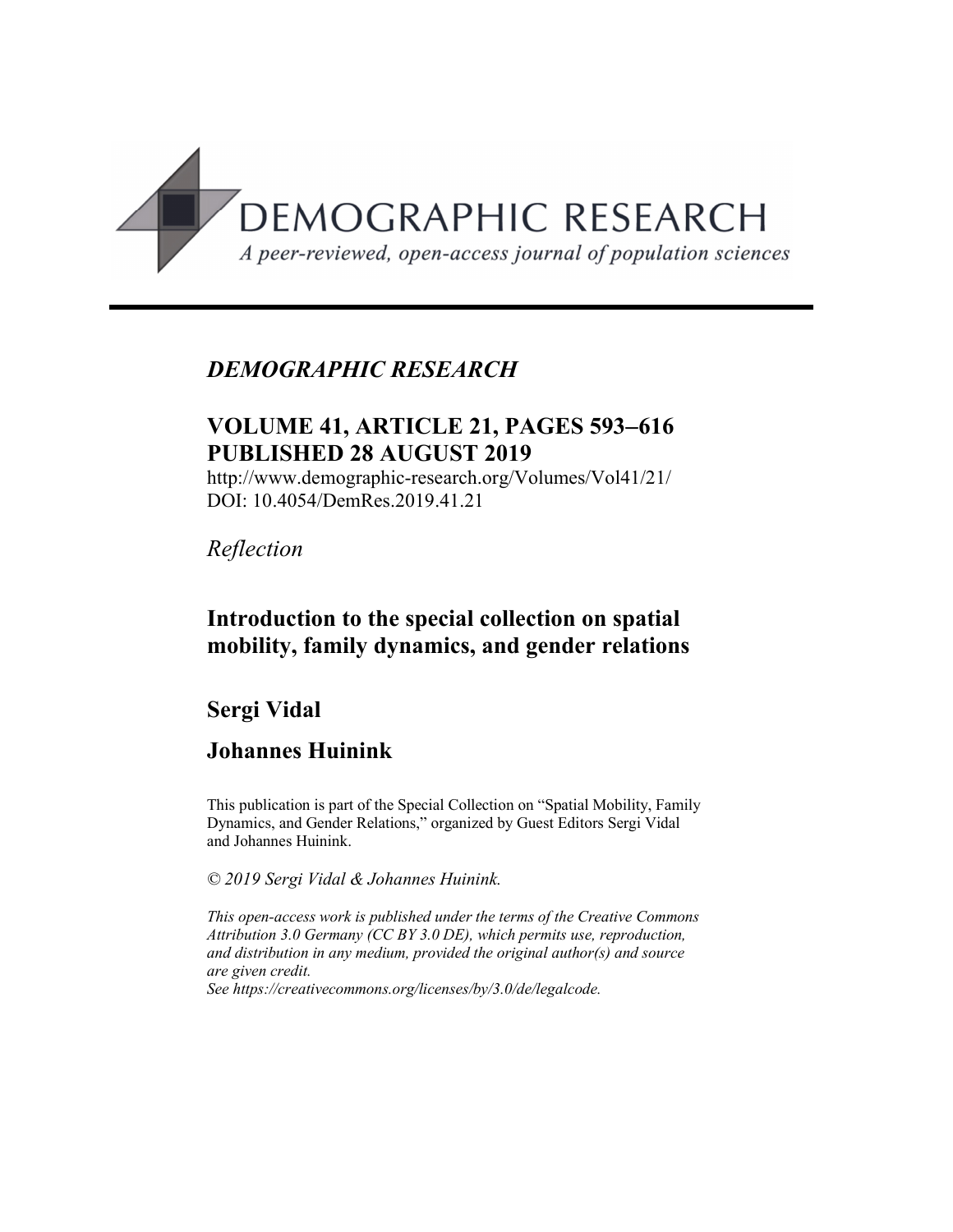# **Contents**

|               | Introduction                                                                                        | 594 |
|---------------|-----------------------------------------------------------------------------------------------------|-----|
| 2             | Spatial mobility, family dynamics, and gender relations: Research<br>background and further avenues | 596 |
| 2.1           | Spatial mobility and the dynamics of families                                                       | 596 |
| 2.2           | Gender inequality in couple-household mobility                                                      | 598 |
| 2.3           | Further avenues                                                                                     | 601 |
| $\mathcal{R}$ | Contents of the SC                                                                                  | 603 |
| 4             | Acknowledgements                                                                                    | 606 |
|               | References                                                                                          | 607 |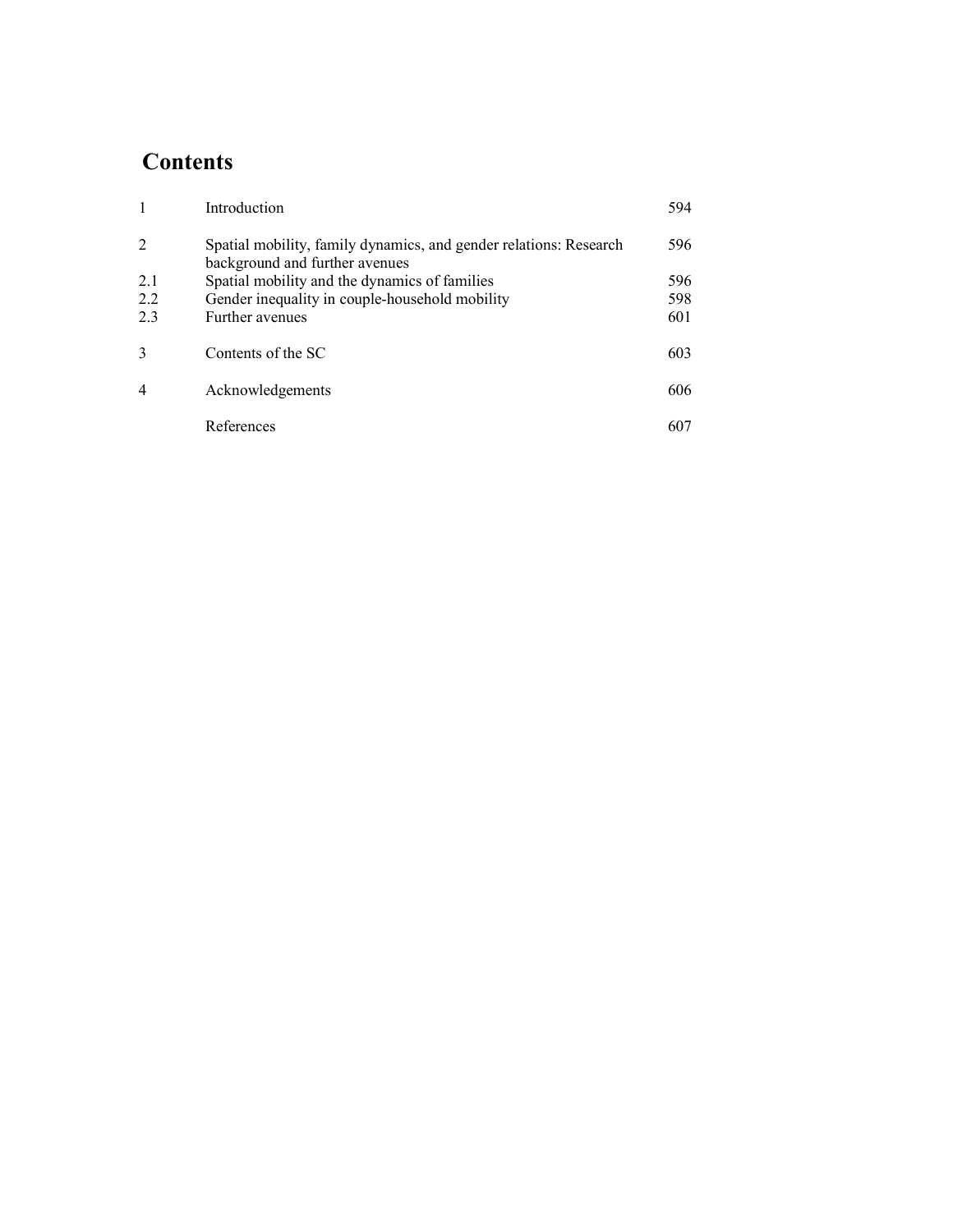# **Introduction to the special collection on spatial mobility, family dynamics, and gender relations**

## **Sergi Vidal[1](#page-2-0)**

### **Johannes Huinink[2](#page-2-1)**

## **Abstract**

#### **BACKGROUND**

There is growing evidence that spatial mobility has an impact on and is driven by family dynamics and gender relations. In contexts where family diversity and complexity have increased and gender inequalities persist, it is particularly urgent that we advance our understanding of decisions regarding spatial mobility and of its patterns and outcomes, in relation to families and gender.

#### **CONTRIBUTION**

This special collection highlights the importance of and presents novel findings on the interplay between spatial mobility, family dynamics, and gender relations. It unites new research perspectives that expand existing horizons with rigorous and innovative empirical studies. Contributions to this special collection deal with a number of underresearched areas that include, but are not restricted to, non-coresident family ties and gender differences in willingness to move, circular mobility patterns, and the nonlabour market outcomes of family migration. The insights contained in the articles in this collection not only clarify concrete associations but also offer roadmaps for revealing the mechanisms that explain them.

<span id="page-2-0"></span><sup>&</sup>lt;sup>1</sup> Centre for Demographic Studies, Barcelona, Spain. Email: sv[idal@ced.uab.es.](mailto:svidal@ced.uab.es)

<span id="page-2-1"></span><sup>2</sup> University of Bremen, Germany.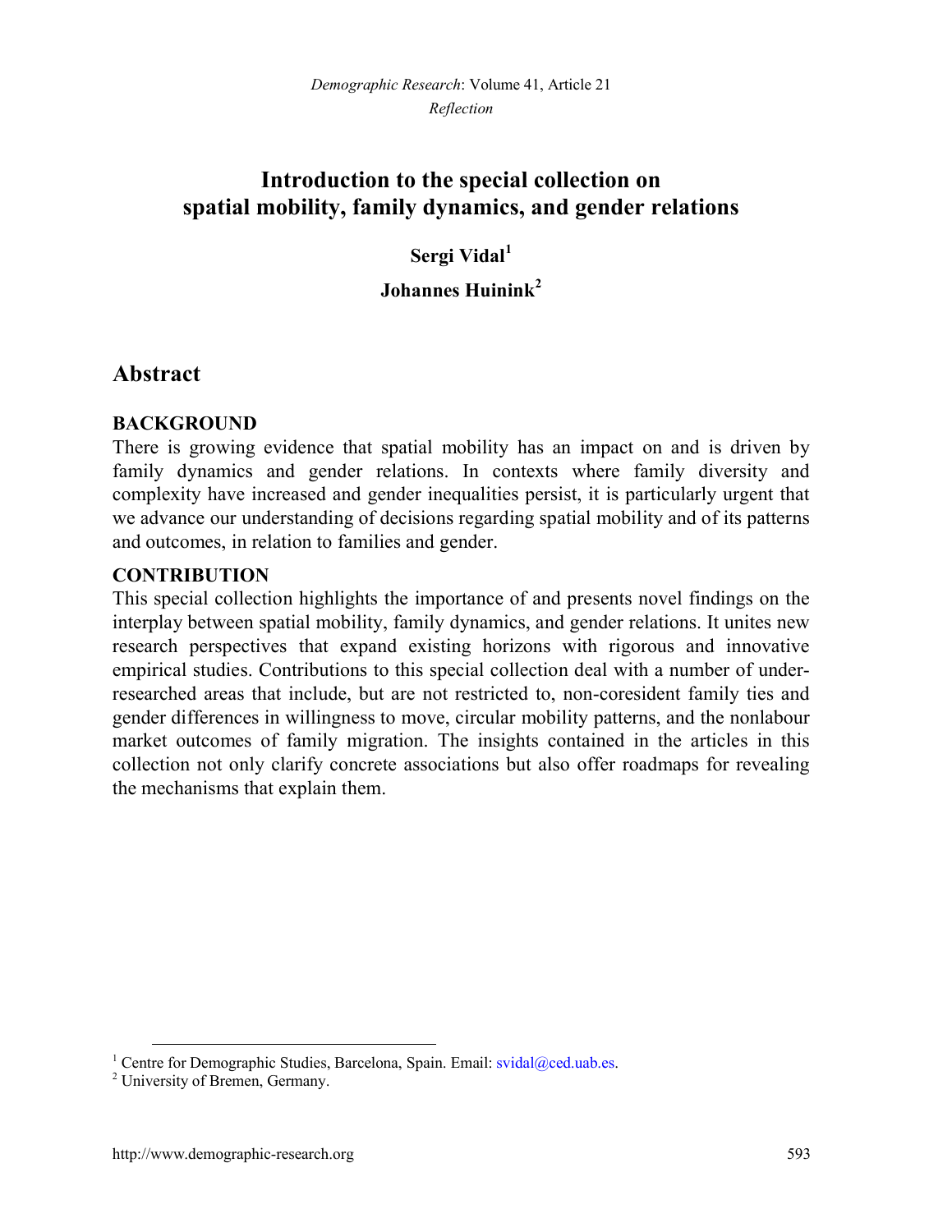# **1. Introduction**

The aim of this special collection (SC) is to highlight the importance of and expand our knowledge on the interplay between spatial mobility, family life courses and contexts, andgender relations.<sup>3</sup> Growing research evidence suggests that, at all stages from early through later life, spatial mobility and family are intertwined in one way or another (Cooke 2008a, 2013; Aybek, Huinink, and Muttarak 2014; Wagner and Mulder 2015). Migration within and across countries, residential relocations, and circular mobility (e.g., commuting) often respond to changes in household and family dynamics over the life course, for example, those related to leaving the parental home, moving in with a partner, moving to a larger home to accommodate a growing family, or moving out after union dissolution (Mulder and Wagner 1993; Clark and Huang 2003; Geist and McManus 2008; Kulu 2008; Vidal, Huinink, and Feldhaus 2017). The associations also extend to more nuanced aspects of family contexts, such as men's and women's ability to accept jobs at a given distance from the family home and their proximity to family ties outside the household (Mulder 2007; Mulder and Cooke 2009). In addition, new patterns of frequent, recurrent, and seasonal mobility have emerged in recent decades, partly due to the increasing diversity of family forms and living arrangements, including couples living apart together and patchwork families, among other developments (Coulter, van Ham, and Findlay 2016).

Other research highlights relevant gendered patterns in spatial mobility that are substantial at the time of union and family formation and thereafter (Brandén and Haandrikman 2018). The pervasive and persistent gender inequalities in the labour market that permeate spatial mobility decisions are particularly relevant to the labour outcomes of men and women in family households. Compared to men (and single women), partnered women and mothers cover shorter commuting distances, are less likely to lead long-distance household relocations for a job and, when following their partners in a job-related relocation, often experience lasting negative impacts on their employment and earnings (Boyle et al. 2003; Boyle, Feng, and Gayle 2009; De Jong and Graefe 2008; Cooke et al. 2009). Research has drawn attention to the persistence of women's domestic roles and secondary-earner status within families to explain observed gender differences in spatial mobility patterns and outcomes (Halfacree 1995; Cooke 2008b).

Despite the invaluable contributions of past research, important gaps remain in our knowledge and understanding of contemporary family and gender relations as they relate to the study of spatial mobility (and immobility). For instance, while research

<span id="page-3-0"></span><sup>&</sup>lt;sup>3</sup> This SC draws on selected pieces of research from established and early-career researchers who contributed to the symposium titled "Spatial mobility, family dynamics and gender inequalities" held in Bremen (Germany) in late March 2017, and organized by Johannes Huinink, Sergi Vidal, and Tim Schröder.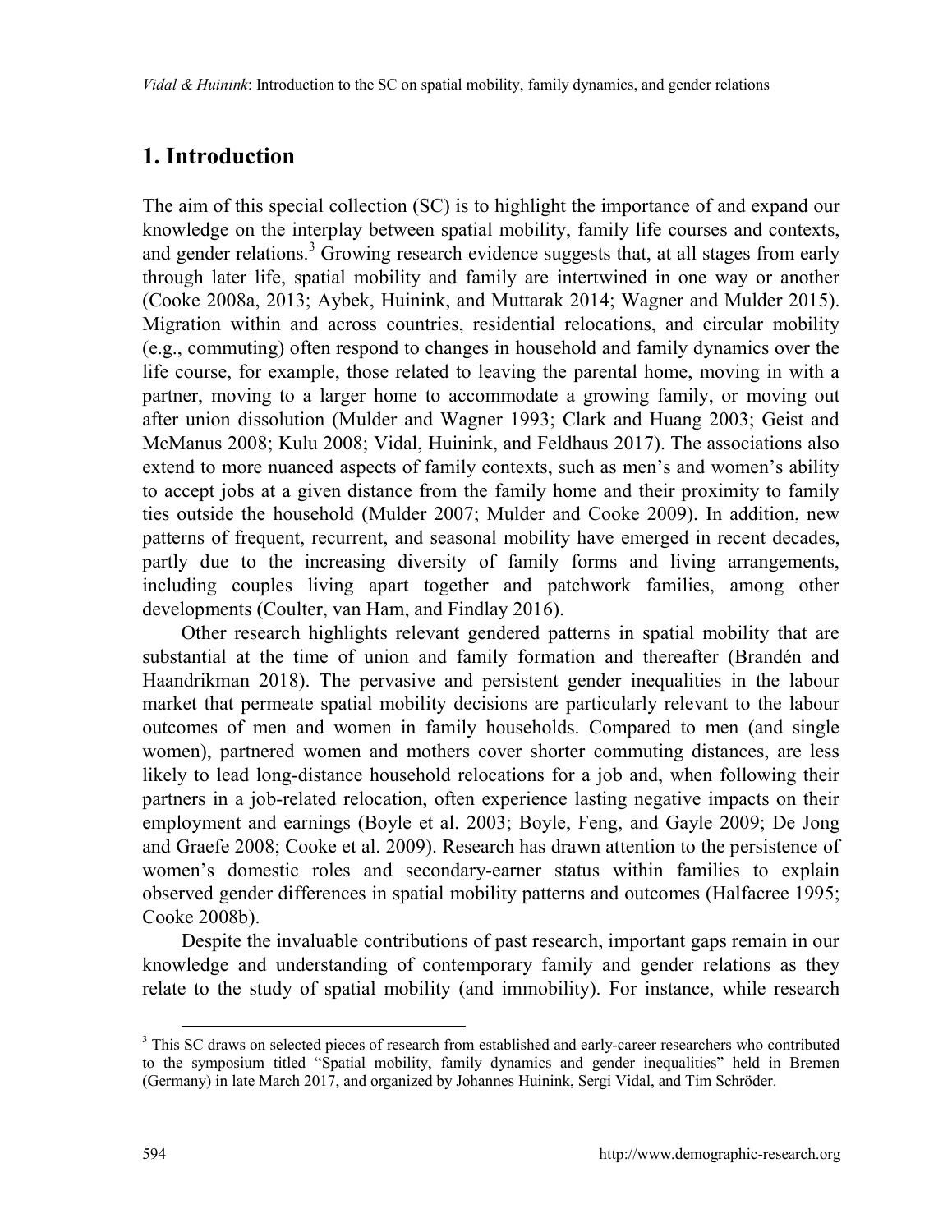focuses on spatial mobility as a discrete relocation event, the long-term sequences of mobility and immobility and the patterns of circular mobility that are increasingly relevant for contemporary families (e.g., commuting partnerships, multilocal family arrangements) remain poorly theorised and under-researched. Also, despite the vast body of research on gender inequalities in couples' spatial mobility, we still know little about the collective household decisions that often lead to negative post-relocation labour market outcomes among partnered women, and about whether their career losses are compensated by gains in nonlabour market outcomes. Given that the motivations for and consequences of spatial mobility are rarely individual but involve the lives of others, we should seek to know more about how mobility decisions and outcomes relate not only to household members but also to family ties outside the household and other social contacts.

This SC underscores the need to further integrate spatial mobility, families, and gender within existing research programmes, echoing previous calls to put family and gender centre stage in spatial mobility research due to their growing importance for mobility patterns, decisions, and outcomes. The six papers in this SC combine new research perspectives that extend our existing horizons through rigorous and innovative empirical studies. Conceptually, these contributions extend the dominant approaches that focus on nuclear families and household members to incorporate non-coresident family ties into spatial mobility research. The empirical research papers exploit longitudinal data collections, using fit-for-purpose analytical tools to offer new evidence on the role of gender in family migration decision-making processes. They also offer insights into the spatial constraints on women and the commuting behaviour of family households as well as the nonlabour market outcomes of family relocations for men and women. Insights from the articles in this SC not only clarify concrete associations but also suggest strategies for revealing the mechanisms that explain them.

In the remainder of this introduction to the SC, we briefly review the literature, highlighting research avenues that expand our understanding of the interplay between spatial mobility, family dynamics, and gender relations. Then we outline the specific contributions of each paper in this SC.<sup>[4](#page-4-0)</sup>

<span id="page-4-0"></span><sup>&</sup>lt;sup>4</sup> This SC and its contributions focus on spatial mobility within national borders, however, we endorse calls to conceptualise international and internal mobility as two sides of the same coin (King and Skeldon 2010).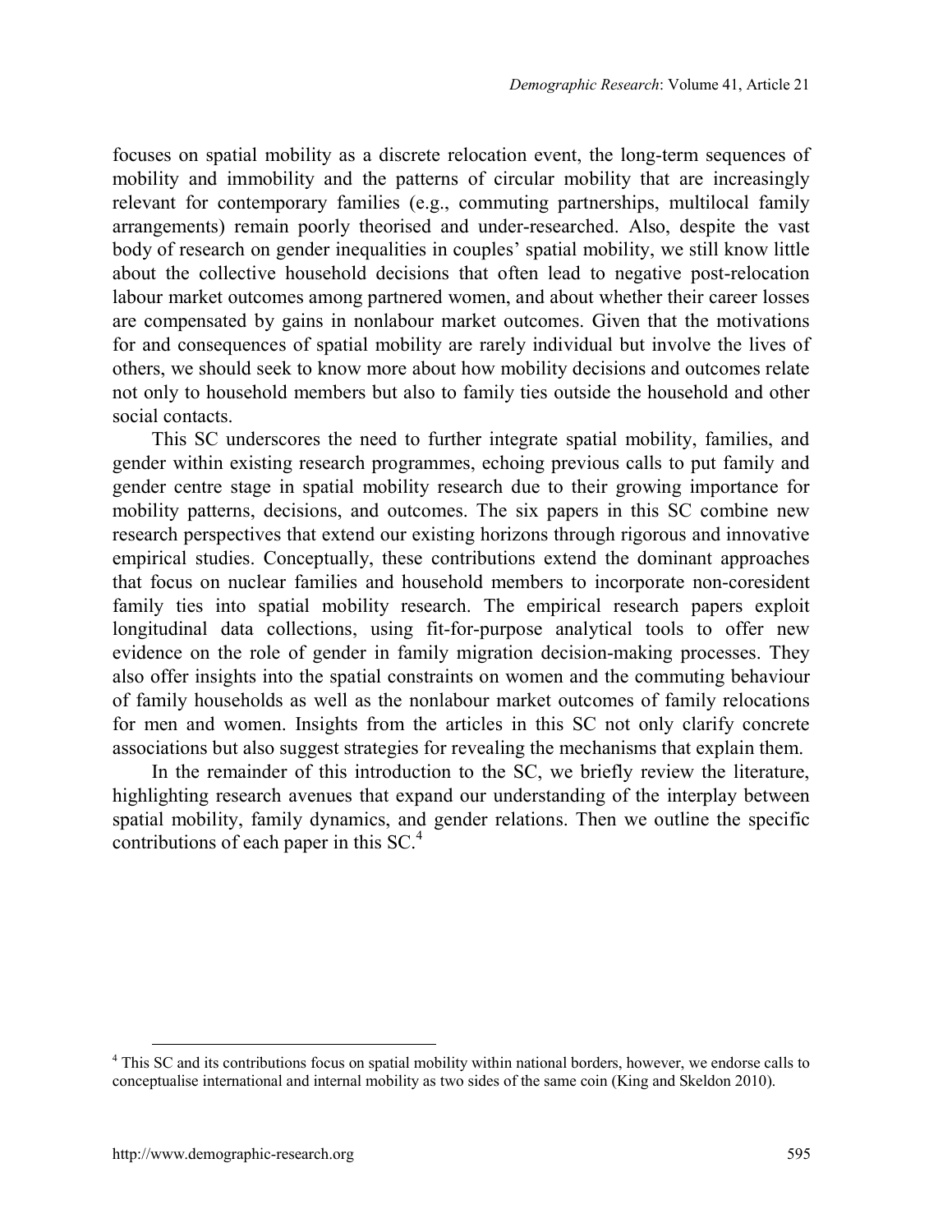# **2. Spatial mobility, family dynamics, and gender relations: Research background and further avenues**

Rossi's (1980 [1955]) prominent early study of family mobility considered that spatial mobility performed an important function by adjusting the household's place of residence to its housing needs and desired type of environment. This approach to spatial mobility aligned well with a standard family life course and with the dominance of the male-breadwinner and female-homemaker household arrangement. Rossi approached spatial mobility from a life cycle perspective, with residential changes occurring according to age-normative stages; he also assumed that households made unitary decisions that supported the traditional nuclear family in accordance with normative gender beliefs. This approach grew less fitting over time, as women's expanding economic roles progressively challenged the prominence of the male-breadwinner model. Additionally, pervasive changes in family attitudes and behaviour (throughout the second half of the  $20<sup>th</sup>$  century) hindered the formation and stability of families, giving rise to a greater diversity of family forms, including lone-parent and reconstituted families. In response to these and other societal changes, research literature emerged to address the role of family dynamics and gender relations in contexts where, on the one hand, the family life course had become increasingly destandardised and, on the other, couple relocations took place alongside rising female labour force participation. While these and other related bodies of literature are voluminous, we will focus on only a few relevant aspects here and refer the reader to more exhaustive literature reviews for further insights.

#### **2.1 Spatial mobility and the dynamics of families**

The growing prominence of family dynamics in spatial mobility research dates back to the early 1990s and can be linked to the adoption of the life course as a conceptual and methodological framework. The increasing availability of longitudinal data also enabled analyses of the timing and sequencing of family events in relation to relocation events, above and beyond the role of simple family status (Kulu and Milewski 2007; Bailey 2009; Aybek, Huinink, and Muttarak 2014).

Earlier studies empirically confirmed that family events are critical predictors of spatial mobility. This research revealed strong associations between the timing of residential relocations and the timing of marriage, parenthood, and childbirths. It was, in many instances, interpreted using behavioural models where spatial mobility functions as a mechanism for adjusting to changing household situations and family roles (Courgeau 1985; Mulder and Wagner 1993; Mulder and Hooimeijer 1999).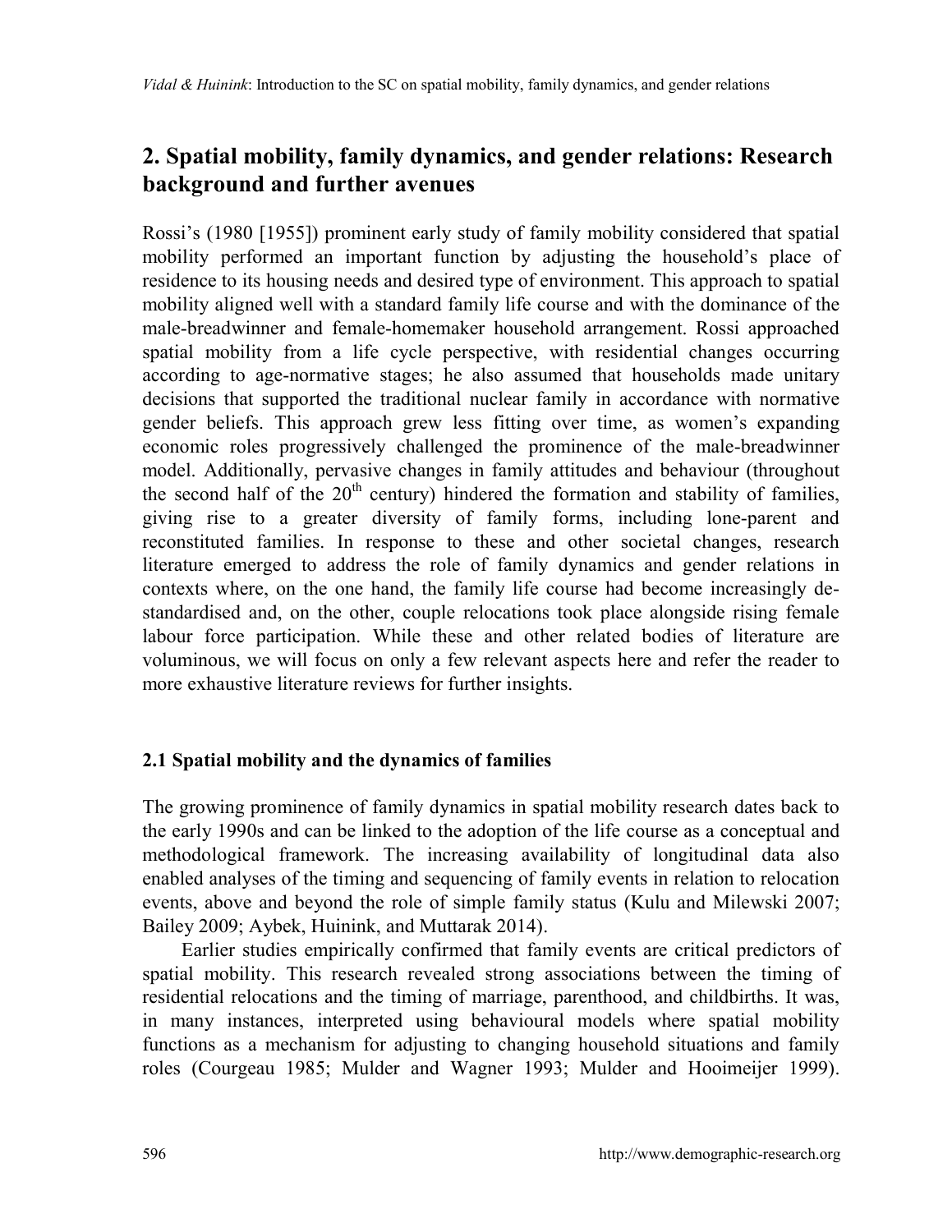Evidence also suggested that residential mobility around the time of family formation reflected upward moves on the housing ladder, responding to widespread beliefs about the adequacy of housing and environmental features for family life (Lauster 2010). These mobility patterns included moving to owner-occupied housing, to larger homes in leafy neighbourhoods, or to suburban or rural areas around the time of family events (Mulder and Wagner 2001; Feijten and Mulder 2002; Kulu and Vikat 2008; Lindgren 2003: Kulu 2008).<sup>[5](#page-6-0)</sup>

Despite the prevalence of the adjustment perspective, research has increasingly addressed wider interdependencies between family life courses and spatial mobility. Thus, it has acknowledged that the associations are more complex than initially thought, for instance, recognising the (involuntary) effects of spatial mobility on family life courses (Aybek, Huinink, and Muttarak 2014; Wagner and Mulder 2015). Some research evidence suggests that when spatial mobility is disruptive, unintentional, or selective, it probably has consequences for family formation and stability (Huinink and Wagner 1989; Kulu 2005; Kulu and Washbrook 2014). There is also evidence of complex time dependencies between family events and relocation events (Feijten and Mulder 2002; Clark and Withers 2009; Vidal, Huinink, and Feldhaus 2017). Familyinduced relocations may occur well in advance of the observed family event (anticipation); in addition, relocations may have consequences for family life courses later on (adaptation). Although initially family events were exclusively considered to affect housing relocations over short distances (a.k.a. residential mobility), more recently, the family's role in long-distance relocations (a.k.a. migration) has been acknowledged (Clark and Withers 2007).

Another area receiving rising attention relates the emerging patterns and outcomes of spatial mobility to family change over recent decades (Coulter, van Ham, and Findlay 2016). High levels of family instability have increased the rates of mobility due to divorce and separation (Mulder and Malmberg 2011; Cooke, Mulder, and Thomas 2016; Mikolai and Kulu 2018). The associated economic difficulties and family obligations (e.g., joint custody) have generated gendered and spatially constrained forms of mobility for separated adults, which deserve further attention (Mulder and Malmberg 2011; Feijten and van Ham 2013). There are also growing numbers of children with separated parents who move often in a multilocal family context (Mulder and Wagner 2010). It follows that increased mobility in childhood is associated with children's outcomes and can contribute to the reproduction of cycles of disadvantage (Vidal and Baxter 2018).

<span id="page-6-0"></span><sup>&</sup>lt;sup>5</sup> Studies have also addressed the timing and patterns of relocations associated with leaving and returning to the parental home, and how these factors differ by gender and are associated with life course events, including the start and end of coresidential unions (Mulder and Clark 2002; Blaauboer and Mulder 2010). Research suggests that when individuals move in with (or marry) a partner, mobility patterns are gendered, with women more likely to move than men (Mulder and Wagner 1993; Brandén and Haandrikman 2018).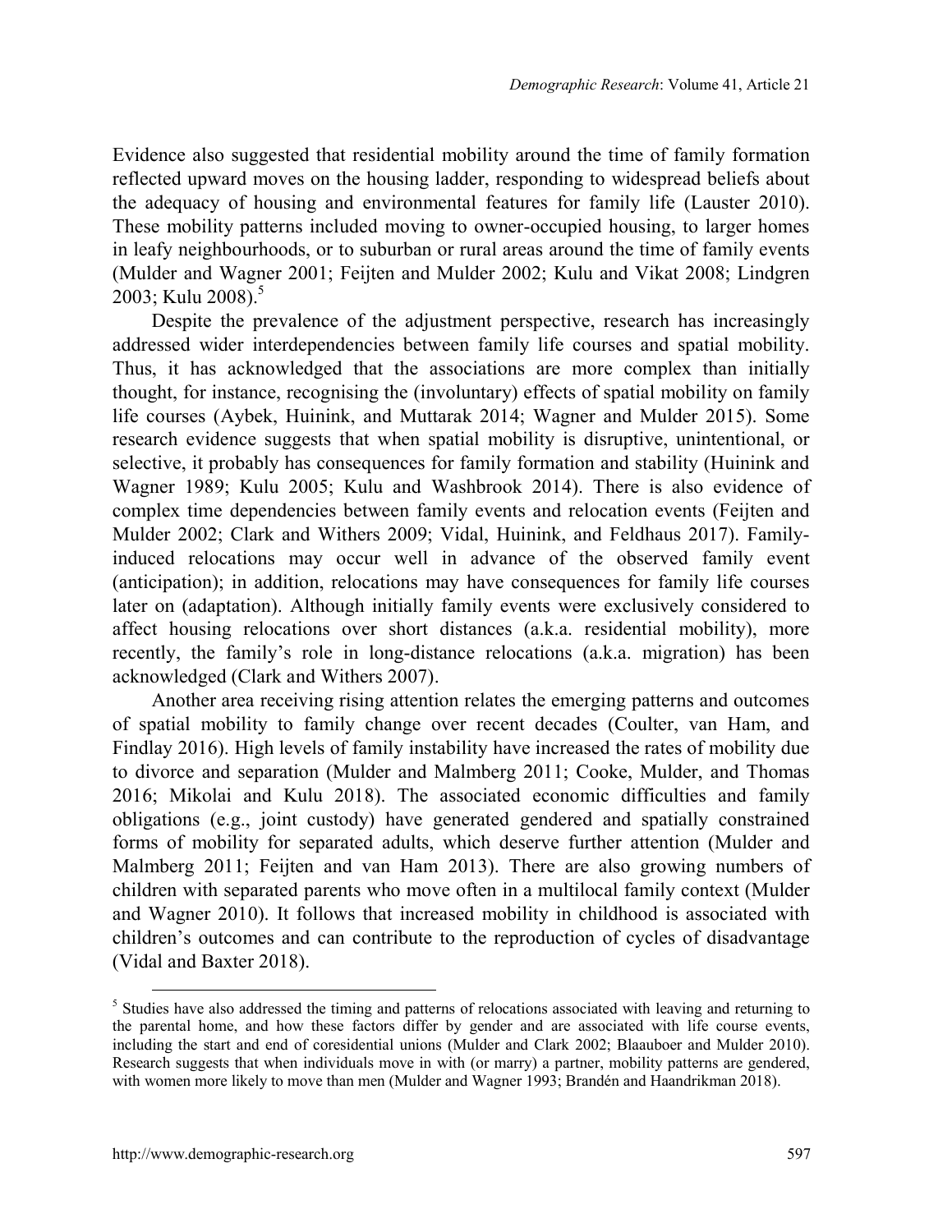Relatedly, family ties outside the household are increasingly part of the analysis of spatial mobility (Mulder and Cooke 2009). Growing family instability and diversity imply that close family members increasingly live elsewhere (e.g., separated parents and young children). In addition, social support and solidarity often occurs among family members living in different households (e.g., between parents and adult children). Family members outside the household therefore play an important role in mobility decision-making, as they can trigger or restrict mobility, acting as an attraction factor when living elsewhere or as a constraint on mobility when living close by (Hedman 2013; Mulder and Wagner 2012; Mulder and Malmberg 2014; Ermisch and Mulder 2018). Such family members are also relevant to the consequences of mobility, as moving away from or closer to family ties can limit or enhance material and emotional support. While research in this area was launched with scant theoretical knowledge, it has resulted in substantive findings and influenced recent proposals to conceptualise and properly address the linked lives of family members living elsewhere, in theoretical models of spatial mobility (e.g., Coulter, van Ham, and Findlay 2016; Mulder 2018, SC24–2).

The new diversity of family arrangements is also reflected in increasing numbers of couples who, for job-related reasons, live in separate locations or travel frequently. Research is starting to address the features and patterns of these specific types of couples (Schneider and Meil 2008; van der Klis and Karsten 2009; Reuschke 2010; Krapf 2018). Commuting to work (over a relatively long distance) is the most common type of circular mobility and is often used by members of families who increasingly prefer to remain in their homes. The scant existing research in this area has found that long-distance commuting displays gendered patterns and has relevant implications for family life courses (Huinink and Feldhaus 2012). A common finding is that women are more spatially constrained than men due to their domestic roles, which is evidenced in their shorter average commuting distances (Rapino and Cooke 2001). Long-distance commuting is more common among childless women than mothers (Hofmeister and Schneider 2010) and leads to fertility postponement among women (Meil 2010; Huinink and Feldhaus 2012). Previous studies have also found a negative association between long-distance commuting and partnership satisfaction and stability (Feldhaus and Schlegel 2013; Sandow, Westerlund, and Lindgren 2014; Kley 2015).

#### **2.2 Gender inequality in couple-household mobility**

A large body of research has examined long-distance relocations of couple households (a.k.a. family migration) as a site for gender inequality in the labour market and in the division of household labour. (A review of this literature can be found in Cooke 2008a.)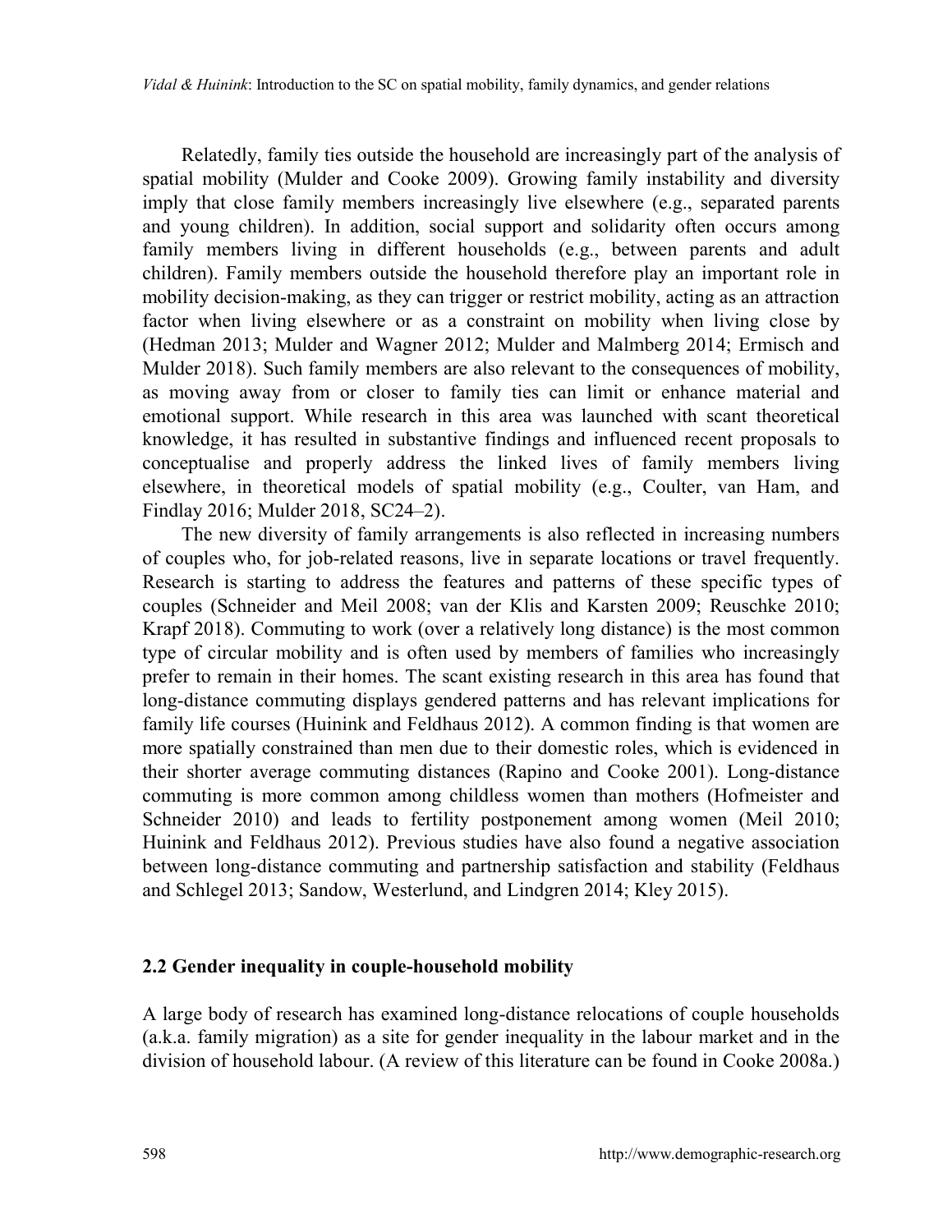Research has examined the role of the labour market resources of partnered men and women as both triggers and outcomes of couple relocations. This focus on labour market features responds to the fact that long-distance relocations are often assumed to be economically motivated and that it is unlikely that the two partners will find wellmatched jobs in the same location; thus, one partner is likely to suffer post-relocation job losses. Overall, research findings suggest that, despite increasing gender equality in the labour market, partnered women and mothers find migration a poor mechanism for advancing their occupational career (Cooke 2008a). These findings are based on overwhelming evidence showing, first, that partnered women are less likely to initiate job-related relocations than partnered men, and secondly, that relocations are associated with reduced employment rates, work hours, earnings, and occupational status, while the opposite is true for partnered men and unpartnered women (Boyle et al. 2001; Clark and Huang 2006; Cooke et al. 2009; Boyle, Feng, and Gayle 2009; Tenn 2010).

Following a human capital perspective, the tied migration hypothesis emerged as a persuasive explanation for couple relocation processes (Mincer 1978): One partner – the lead migrant – initiates a relocation if benefits (in terms of earnings and overall household income) exceed the costs of relocation, while the other partner – the tied migrant – follows, despite potential penalties to her own career. Although the explanation is gender neutral in itself, partnered women were assumed to be the tied migrants in earlier studies, due to their more limited occupational opportunities, arising from traditional gendered divisions of labour (Halfacree 1995). These studies argued that the steady migration decline observed in contexts of increasing female labour force participation could be explained by the convergence of women's and men's resources, reducing couple households' capacity to maximise their income through relocations (DaVanzo 1976; Sandell 1977; Mincer 1978). As a result, couple households were less mobile than single-person households due to an increase in the numbers of tied stayers: partnered individuals who do not relocate for job opportunities but would have relocated had they been single (Cooke 2013).

Almost exclusively addressing the tied migration hypothesis, additional research offered further insights into gendered decisions and outcomes. Research has shown that the (relative) labour market resources of partnered men were more important predictors of couple migration than those of women, and that partnered women with higher labour market resources suffered important career losses after relocations (Lichter 1980, 1983; Markham and Pleck 1986; Jürges 2006; Shauman and Noonan 2007; Boyle et al. 2008; Tenn 2010). To explain these results, the gender role perspective proposed that the gender ideology of partners nuanced the human capital effect (Shihadeh 1991; Bielby and Bielby 1992; Cooke 2008a). <sup>[6](#page-8-0)</sup> Some evidence of an association between measures of

<span id="page-8-0"></span><sup>&</sup>lt;sup>6</sup> The tied migration effect is gender neutral only if partners attribute similar value to the educational and occupational resources of the male and female partners. This restriction does not apply when couples adhere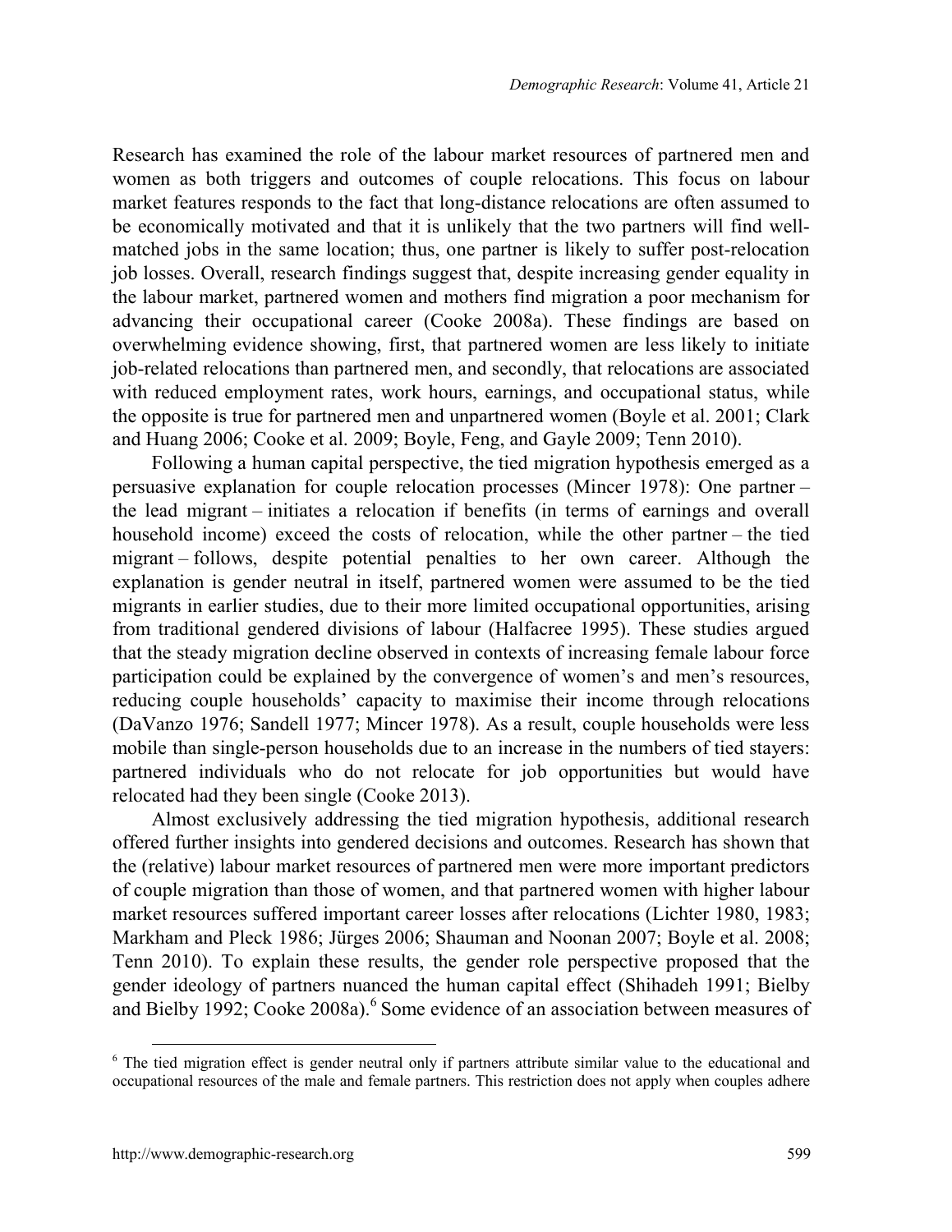gender ideology and couple migration behaviour and outcomes has been found (Cooke 2008b; Brandén 2014; Lersch 2016); however, this evidence cannot explain all of the observed gender asymmetries regarding the relevance of each partner's resources.

Recent studies have suggested that conclusions from existing research on the relationship between gender and couples' relocations are premature, given that relevant factors have been omitted, including the need to properly account for the role of each partner's resources and gender norms in collective decision-making processes, as proposed in bargaining theories (Lundberg and Pollack 2003; Abraham, Auspurg, and Hinz 2011), as well as for couples' selective migration (Cooke and Bailey 1996; Boyle et al. 2008). The context-level normative beliefs and structural opportunities in which these decision-making processes are embedded need to be addressed as well. Recent research has tackled some of these contextual factors, including occupational conditions (Shauman and Noonan 2007; Benson 2014), sex-typed occupations (Perales and Vidal 2013), employment discrimination (Brandén, Bygren, and Gähler 2018), social relationships (Mulder 2007; Coulter, van Ham, and Findlay 2016), regional socioeconomic structures (Nisic 2010; Zaiceva 2010; Nisic and Melzer 2016), and welfare institutions and gender cultures (Boyle et al. 2001; Vidal et al. 2017), among others.

More importantly, the literature is progressively recognising its neglect of the family and is increasingly delving into the role of family dynamics and contexts to understand gendered mobility decisions and outcomes (Bayley and Boyle 2004; Cooke 2008a). Parental status arises as a relevant predictor of gendered couple migration processes. This result is in line with ideas and empirical findings that suggest that couples are more likely to adopt traditional gender roles with parenthood. In fact, research suggests that the employment and earnings penalties following couple relocations are short-lived for childless women but persist for mothers (Cooke 2001). Advocating for the centrality of family in migration processes, Cooke (2008a) highlighted some research directions that are proving to be relevant to our understanding of mobility decision-making and outcomes for men and women. These new directions include the role of the timing of family life events (i.e., marriage, childbirth, union dissolution) for employment outcomes (De Jong and Roempke Graefe 2008); the instability of families and the new diversity of family lives (Boyle et al. 2008); the broader context of social and family ties outside households (Michielin and Mulder 2008; Mulder and Malmberg 2014); and aspects of the private sphere or quality of life (Withers, Clark, and Ruiz 2008; Nowok et al. 2013; Vidal, Perales, and Baxter 2016). These and other emerging research avenues suggest that men's and women's

to traditional gender ideology because they attribute less importance to the educational and occupational resources of the female partner.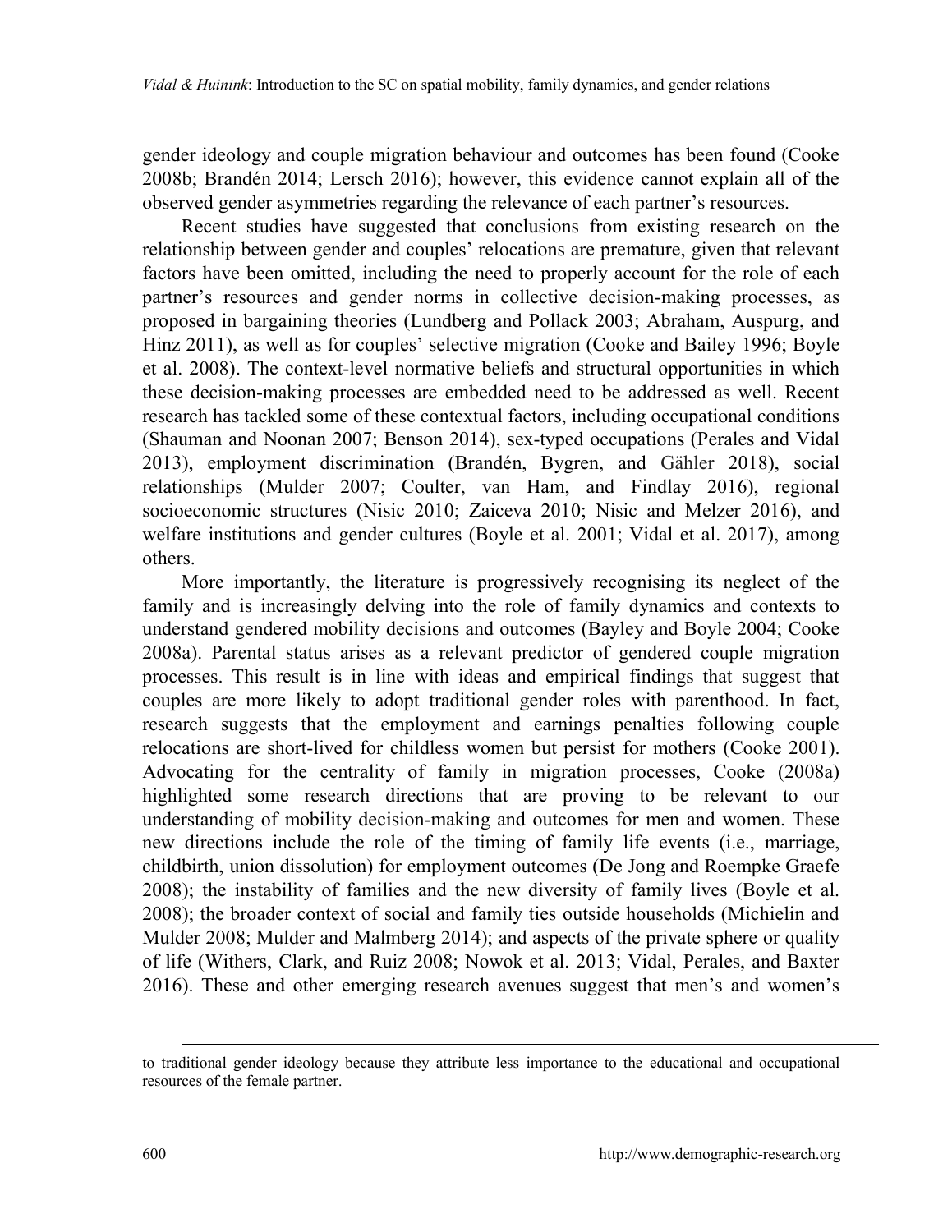mobility decisions and outcomes are deeply embedded in family processes, and in more complex ways than previously thought.

#### **2.3 Further avenues**

What promising research avenues could improve our understanding of family and gender relations as embedded in spatial mobility patterns, decisions, and outcomes?

First, more research should be devoted to understanding why families do not move, offering a better conceptualisation of immobility and integrating alternatives to relocation into analyses. Research has consistently found that partnered individuals and parents are less mobile than unpartnered and childless individuals. This finding is consistent with the idea that the economic and social costs of spatial mobility are larger for families, which – combined with increasing equality in the labour market resources of partners – contributes to the 'tied stayer' effect by limiting the spatial mobility of partners who would like to move. Cooke (2013) argues that tied stayers do not necessarily share the same qualities and outcomes as other immobile individuals. Identifying and understanding the consequences of not moving for tied or involuntary stayers is important for understanding the effects of migration (and its negative consequences for tied or involuntary migrants), as compared to staying put.

Despite the relative residential stability of families, not relocating is not equivalent to immobility. Empirical research requires broader concepts and measures of spatial mobility that address its many forms, beyond residential relocations, in order to understand its associations with partnership and family dynamics (see Wagner and Mulder 2015). While the associations between family-related events and men's and women's residential relocations have been extensively studied, the associations between family events and commuting, and the implications of commuting for families, both remain largely under-researched (Huinink and Feldhaus 2012). Although, in itself, the study of circular mobility is relevant, studies should also explore the extent to which circular mobility functions as an alternative or complement to relocation in the context of gender and family relations (see, e.g., Melzer and Hinz 2019, SC24–3).

Second, more research is needed to clarify migration decision-making processes within families and in relation to family lives and contexts. One limitation of our understanding of gender differences in spatial mobility and its outcomes relates to the focus of research on observed behaviour, while neglecting prior decision-making processes. Desiring, considering, intending, expecting, or planning to move are steps in mobility decision-making processes that intersect with gender as well as with family status (Kley 2010; Coulter, van Ham, and Feijten 2011). Recent findings suggest that an individual's willingness to move changes over the life course, and that willingness to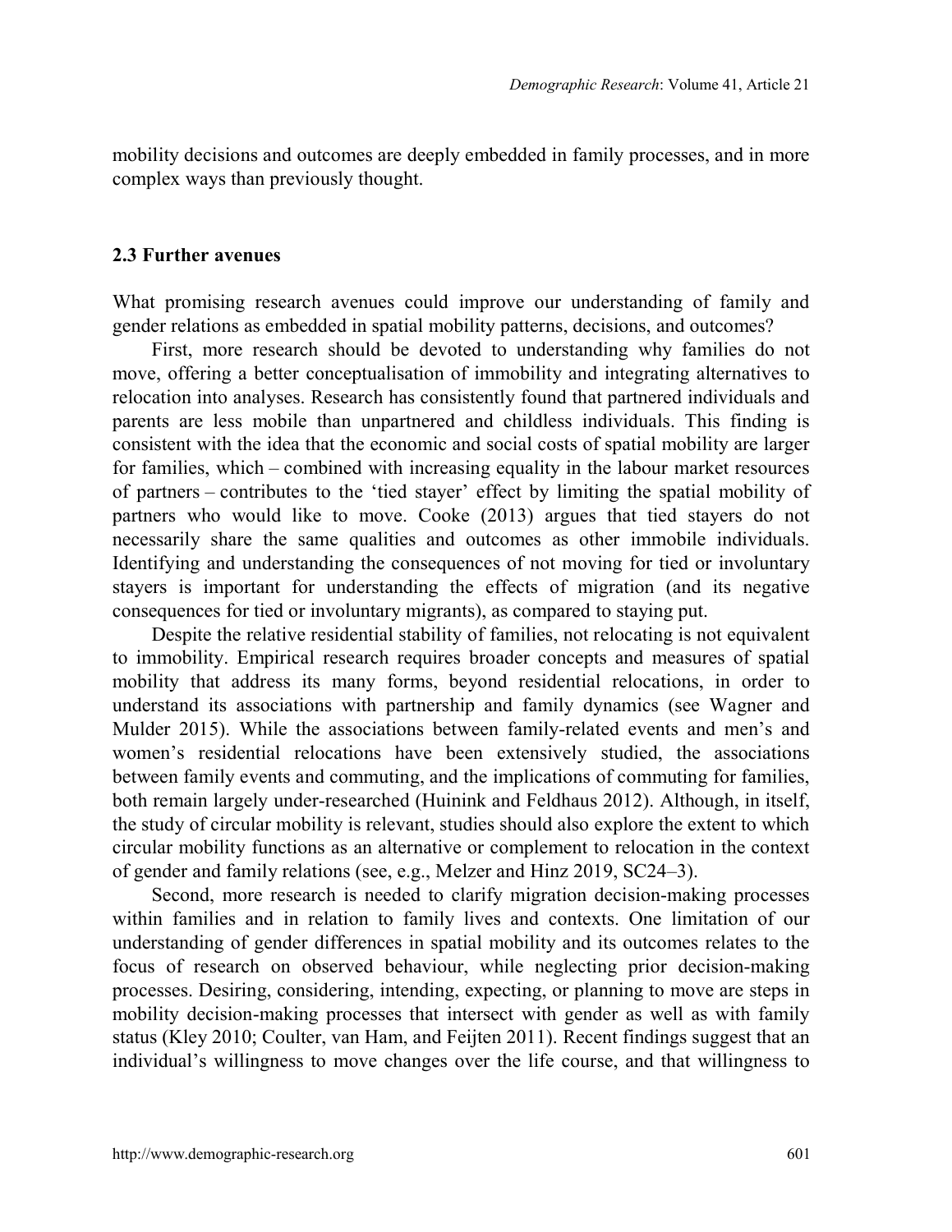move conditions moving behaviour when coupled with family (and other) life course events (Coulter and Scott 2015; Kley 2017). A fruitful approach to understanding these interdependencies combines a theory of multidimensional life courses with decisionmaking perspectives (Huinink and Kohli 2014; Bernardi, Huinink, and Settersten 2018). Empirically, research is starting to simultaneously address the decision-making processes of mobility and family life courses, showing, for instance, that spatial mobility can be understood as a by-product of fertility intentions (Vidal, Huinink, and Feldhaus 2017).

In addition, an individual's willingness to move needs to be integrated in the multi-actor context where mobility decisions are made, i.e., by family members and in relation to other family members. Analyses show that divergent moving intentions within households have consequences for subsequent moving behaviour (Coulter, van Ham, and Feijten 2012). Despite this finding, research has only just started to explore the complexity of collective decisions by integrating bargaining models that consider the allocation of material and immaterial resources and the distribution of bargaining power among household members (Lundberg and Pollack 2003; Abraham, Auspurg, and Hinz 2013). Initial evidence suggests that mobility and immobility decisions respond not only to (immediate) costs of family relocations but also to the distribution of these costs (in the longer term) across household members (Abraham, Bähr, and Trappmann 2019, SC24–5).

Third, if we are to improve our understanding of mobility decisions and outcomes, research should move beyond the household and put the wider context of social relationships centre stage. Previous research has confirmed the relevance of nonresidential family ties for spatial mobility. However, more research evidence is needed given that demographic patterns (i.e., aging populations, increased family instability) and social change (i.e., rising economic inequality, welfare retrenchment) suggest increasing reliance on social support outside the household. Spatial mobility should be reframed in relational terms (Coulter, van Ham, and Findlay 2016). Accordingly, we should introduce wider family constellations into theories of spatial mobility (Mulder 2018, SC24–2), offering a broader conceptual orientation to address the role of contemporary family and gender relations in patterns such as the circular relocation of children in multilocal family arrangements, living apart together and shuttling partnerships, and the role of immobility in the formation and maintenance of social relationships.

Fourth, more attention should be paid to the organisation of families and the private sphere, and their relevance to spatial mobility. Although most family migration research has focused on the labour market motivations and outcomes of spatial mobility, young families often enact spatial mobility to improve work-family balance and family life (Kley 2010). It has been suggested that women may see compensation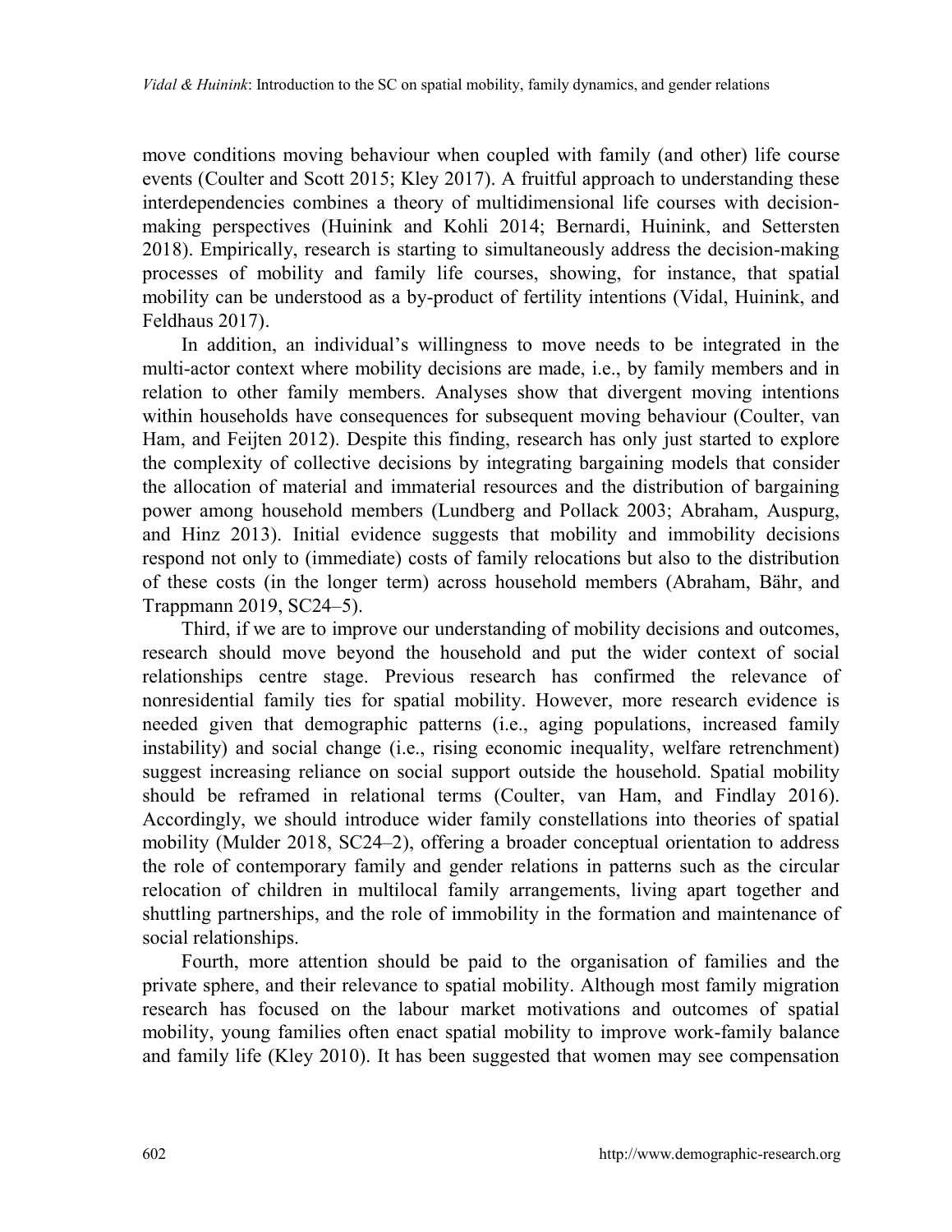in the private sphere for the career losses that they experience as tied migrants (Withers and Clark 2006). Conversely, the labour market losses that tied migrants suffer could also extend to aspects of the private sphere. Despite its importance for shaping family and gender relations, the private sphere remains relatively untouched in spatial mobility research. More knowledge needs to be accumulated regarding the role of social relationships, relationship quality, life satisfaction, the division of household work, and family attitudes, to name just a few of the current gaps (see, e.g., Nisic and Kley 2019, SC24–4; Vidal and Lersch 2019, SC24–7).

Fifth and lastly, research should utilise the increasing availability of longitudinal data to address long-term trajectories. Despite some recognition in the literature of repeated mobility spells (DaVanzo 1981; McHugh, Hogan, and Happel 1995), most conceptual models ignore the wider sequence of mobility events and practices that individuals undertake over the life course (Coulter and van Ham 2013). By studying mobility trajectories, rather than discrete relocation events, research can improve our understanding of mobility processes in a biographical context (Bailey 2009) and in relation to family transitions over the life course (Vidal and Lutz 2018), and also bring attention to the linked life courses of family ties (Kõu, Mulder, and Bailey 2017). The analysis of trajectories supports research on the relevance of sustained residential stability, frequent mobility, and other early life contingencies for later life outcomes (Bernard and Vidal, forthcoming), including their role in the perpetuation of disadvantage through cumulative mobility processes, such as gender inequalities, following repeated family moves.

#### **3. Contents of the SC**

The SC consists of seven articles, including this introduction, a conceptual article that also presents a research agenda, and five pieces of novel empirical research.

The paper written by Clara H. Mulder titled *Putting family centre stage: Ties to non-resident family, internal migration and immobility* (Mulder 2018, SC24–2) offers a critical literature review and introduces new perspectives to advance research, from theoretical and empirical standpoints, on the intersections between spatial mobility (and immobility) and ties to family. Assuming that geographical proximity is crucial to family support, Mulder proposes to extend the cost-benefit approach of migration by considering ties to family living outside the household. She calls this new approach the 'family ties perspective' and argues that bias affects estimates of labour market outcomes regarding spatial mobility that do not account sufficiently for extended family contexts. In addition, Mulder discusses persuasive ideas about how spatial mobility and immobility are related to the linked lives of family members, and how these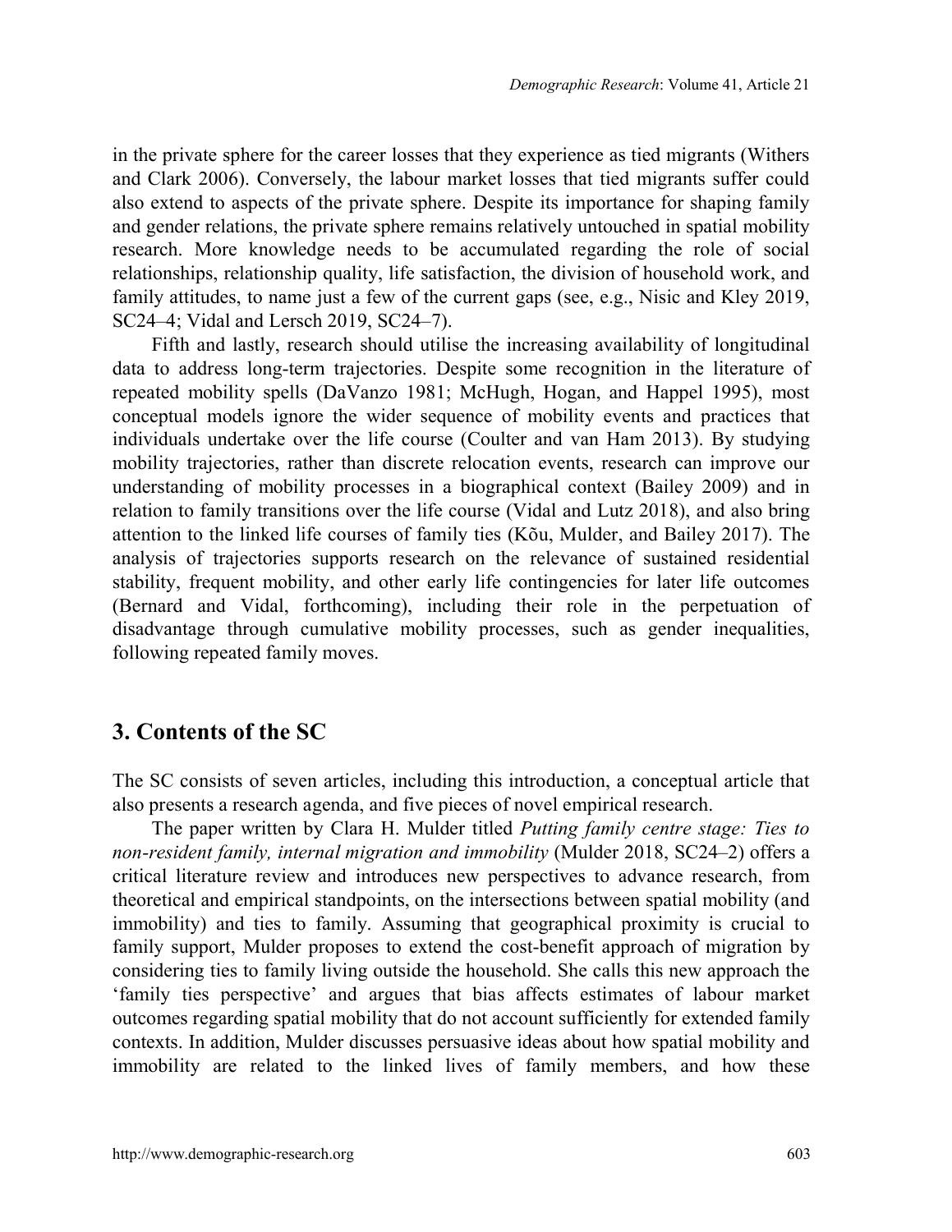relationships vary across life course stages and social contexts. Finally, by presenting ideas for an appropriate research agenda, Mulder lays the groundwork for future research aiming to reveal the associations and underlying mechanisms that link family contexts with spatial mobility.

In their paper titled *The role of education and educational-occupational mismatches in decisions regarding commuting and interregional migration from eastern to western Germany*, Silvia M. Melzer and Thomas Hinz exploit a rich longitudinal dataset (i.e., the Socio-Economic Panel, 1992–2013) to address East Germans' rationales for spatial mobility towards economically-thriving West Germany (Melzer and Hinz 2019, SC24–3). The authors present insightful results regarding the role of education, job market match, and geographical distance for immobility, commuting, and interregional migration. In their multilevel multinomial regressions, they find different patterns of mobility for higher educated compared to lower educated people. The former prefer migrating, whereas the latter prefer commuting. Interestingly, an educational-occupational mismatch immobilises men but corresponds with an increase in commuting rates among women. The findings illustrate the importance of the joint study of commuting and interregional migration, enriching our knowledge of multiple patterns of spatial mobility.

Following on from the study of commuting and relocation behaviour, and building on the relevance of extended family and non-kin relations, Natascha Nisic and Stefanie Kley, in their paper titled *Gender-specific effects of commuting and relocation on a couple's social life*, study how long-distance commuting and relocations affect couples' social relationships (Nisic and Kley 2019, SC24–4). Using longitudinal data from the British Household Panel Survey (1992–2008), their fixed-effects regression models yield a highly gender-differentiated picture, with notable differences between female and male partners. In accordance with the 'tied mover' model, they show that longdistance moves detrimentally affect the quantity and quality of women's social relationships, whereas men's social relationships are not substantively affected. The effect of commuting is again different for men and women and depends on job characteristics like qualification level (women) and workload (men). In line with arguments about domesticity and the role of women as kin keepers and managers of social relationships, the authors discuss these and other relevant results. These findings shed further light on gender asymmetries in the outcomes of couples' spatial mobility that spill over into areas of life beyond the labour market.

The study by Martin Abraham, Sebastian Bähr, and Mark Trapmann revisits the question of why partnered women persistently migrate less for a job than partnered men and single women. This innovative article titled *Gender differences in willingness to move for interregional job offers* examines the differences between men and women when assessing the attractiveness of a job-related household move (Abraham, Bähr, and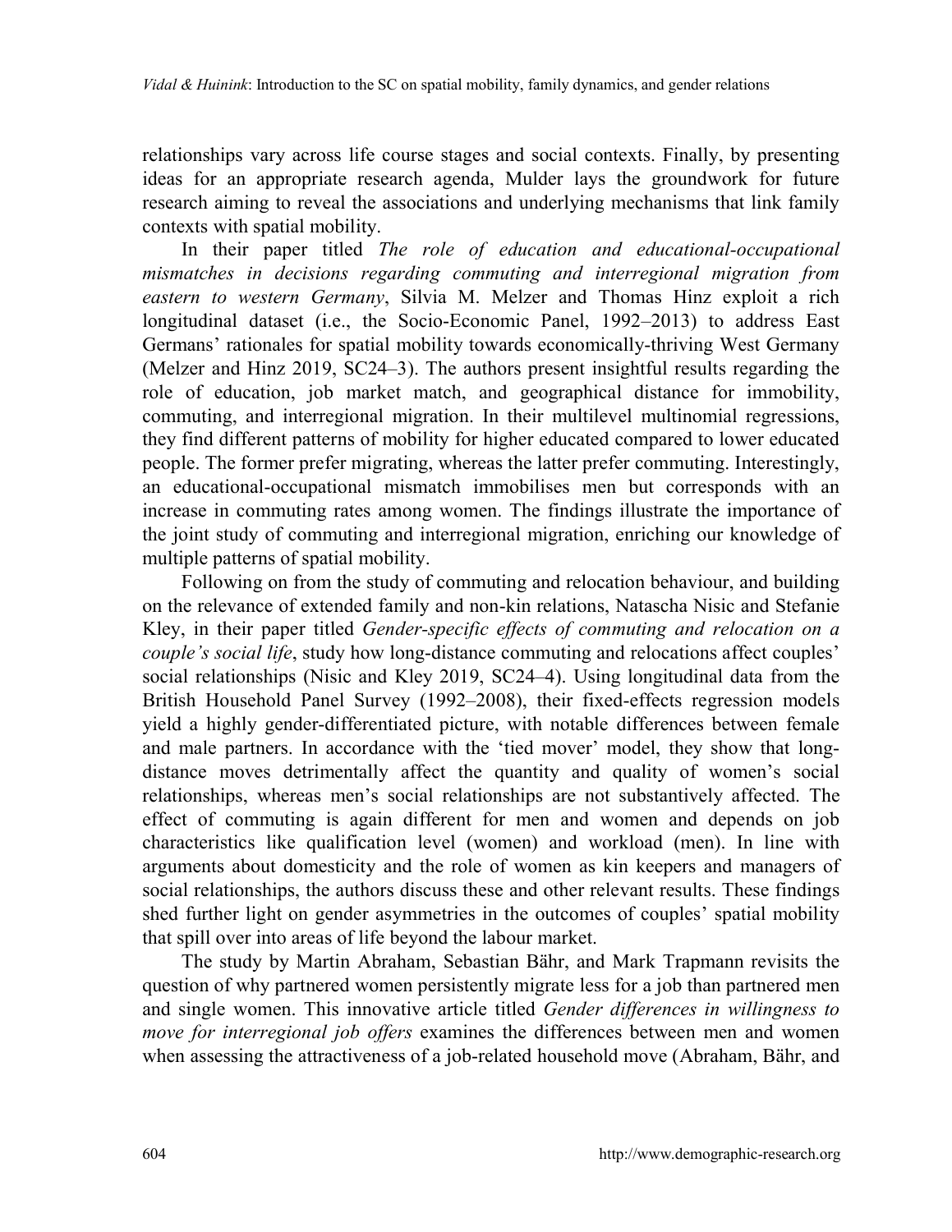Trappmann 2019, SC24–5). Using various collections of data and an experimental research design, the authors present insights into the results of empirical tests. These insights provide evidence for basic differential mobility decisions among partnered women, who show a lower willingness to move than partnered men or single women. Factors proposed by standard theories (particularly regarding gender norms) predict part, but not all, of the gender gap among partnered individuals in willingness to move. Findings from this research thus suggest a need for further theoretical development to explain the persistence of gender gaps in family migration decisions and outcomes.

Studies unpacking the persisting gender inequalities that follow family moves have often focused on long-distance relocations, but most moves in connection with starting a family occur over short distances. These moves place young families in suburban or rural neighbourhoods and increase commuting distances. To examine the outcomes of residential relocation for first-time mothers according to reasons for moving, Stefanie Kley and Sonja Drobnic ask the question, Does moving for family nest-building inhibit mothers' labour force (re-)entry? (Kley and Drobnic 2019, SC24–6). Using German longitudinal data from the Socio-Economic Panel (1999–2014) and event-history analysis, they find strong evidence for the hypothesis that moving around first childbirth and family nest-building lowers the likelihood of mothers' re-entry into employment. Ironically, this finding is particularly true for returning to part-time jobs. The exception is mothers with a low earning potential who move into a newly-bought house with their family and have to work full time, presumably for financial reasons. The findings highlight the significance of family processes as mechanisms for persisting gender inequalities in the labour market following under-researched shortdistance relocations.

The concluding contribution is the article by Sergi Vidal and Philipp Lersch, titled *Changes in gender role attitudes following couples' residential relocations* (Vidal and Lersch 2019, SC24–7). It addresses the question of whether couples' relocations, and the related decision-making contexts and life course situations, trigger changes in attitudes towards motherhood and female employment, a.k.a. gender role attitudes. Using fixed-effects regression models to analyse the British Household Panel Survey (1991–2007), a rich longitudinal dataset that follows individuals and their partners over time, the authors find that gender role attitudes are not significantly altered following a couple's relocation. As an exception, they find that when couples exclusively relocated for the female partner's job, men's gender role attitudes became more egalitarian, postrelocation. Preliminary evidence also suggests that women's gender role attitudes are potentially affected by their exposure to residential contexts. The article builds on and contributes to the emerging literature on the stalling of the gender revolution and adds to knowledge on the under-researched sources of change within life courses.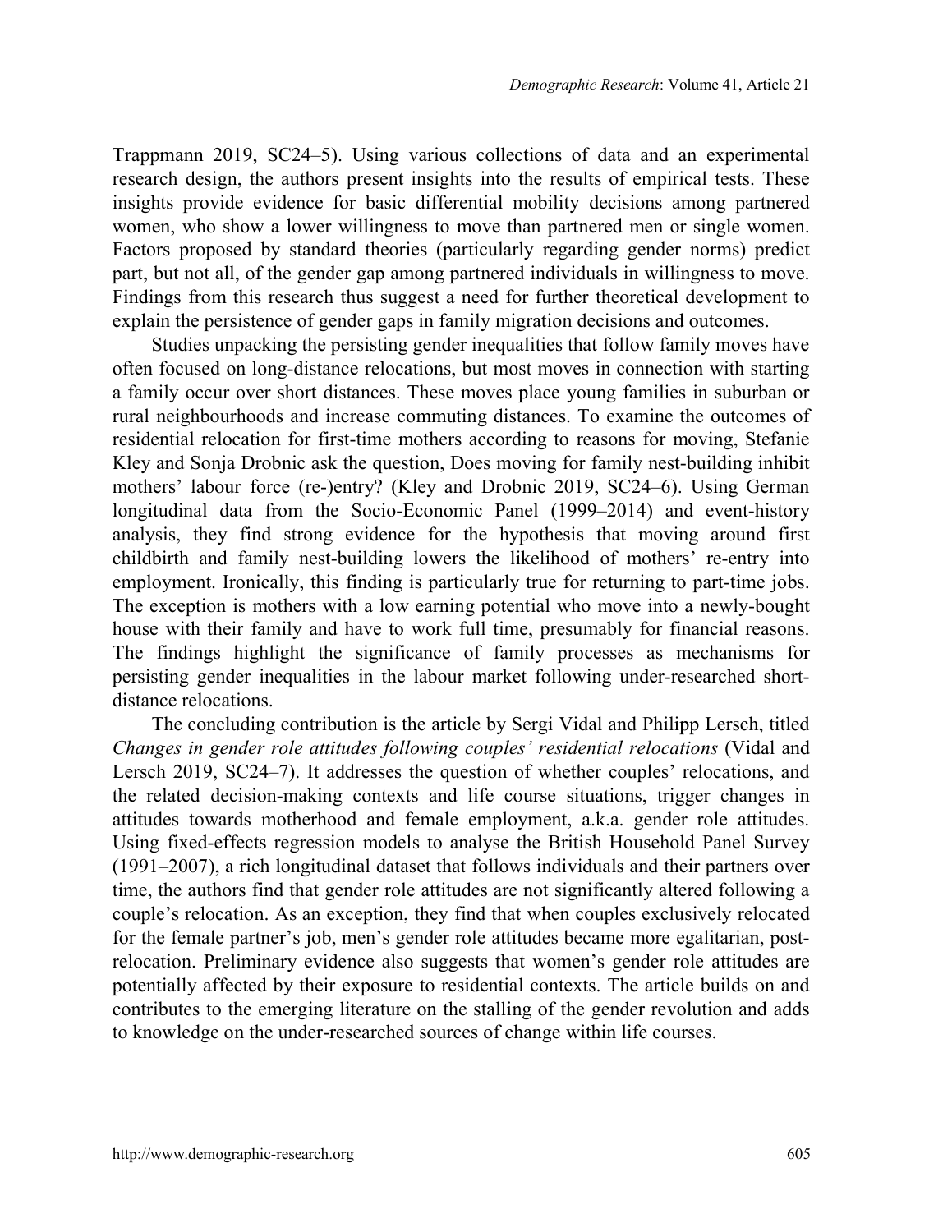Altogether, this SC highlights the importance of and expands our knowledge on the interplay between family, gender, and spatial mobility. We call for more efforts that put family and gender relations centre stage in spatial mobility research. Given that spatial mobility is significantly intertwined with emerging family diversity and pervasive gender inequalities, such research advancements are key to informing policies and discussions regarding existing and future societal models.

## **4. Acknowledgements**

We acknowledge funding towards the organization of the symposium "Spatial mobility, family dynamics and gender inequalities" from the German Research Foundation (grant number: VI 711/1-1). Sergi Vidal also acknowledges financial support from the Spanish Ministry of Economy and Competitiveness (grant number: RYC-2015-18254).

We would like to thank Tim Schröder, Daniela Hög, Ilona Bartkowski, and student assistants and participants in the symposium for making the collection of papers possible. We are also grateful to the Editor-in-Chief and the editorial office of Demographic Research for their invaluable assistance, and to the anonymous reviewers for their constructive comments and suggestions.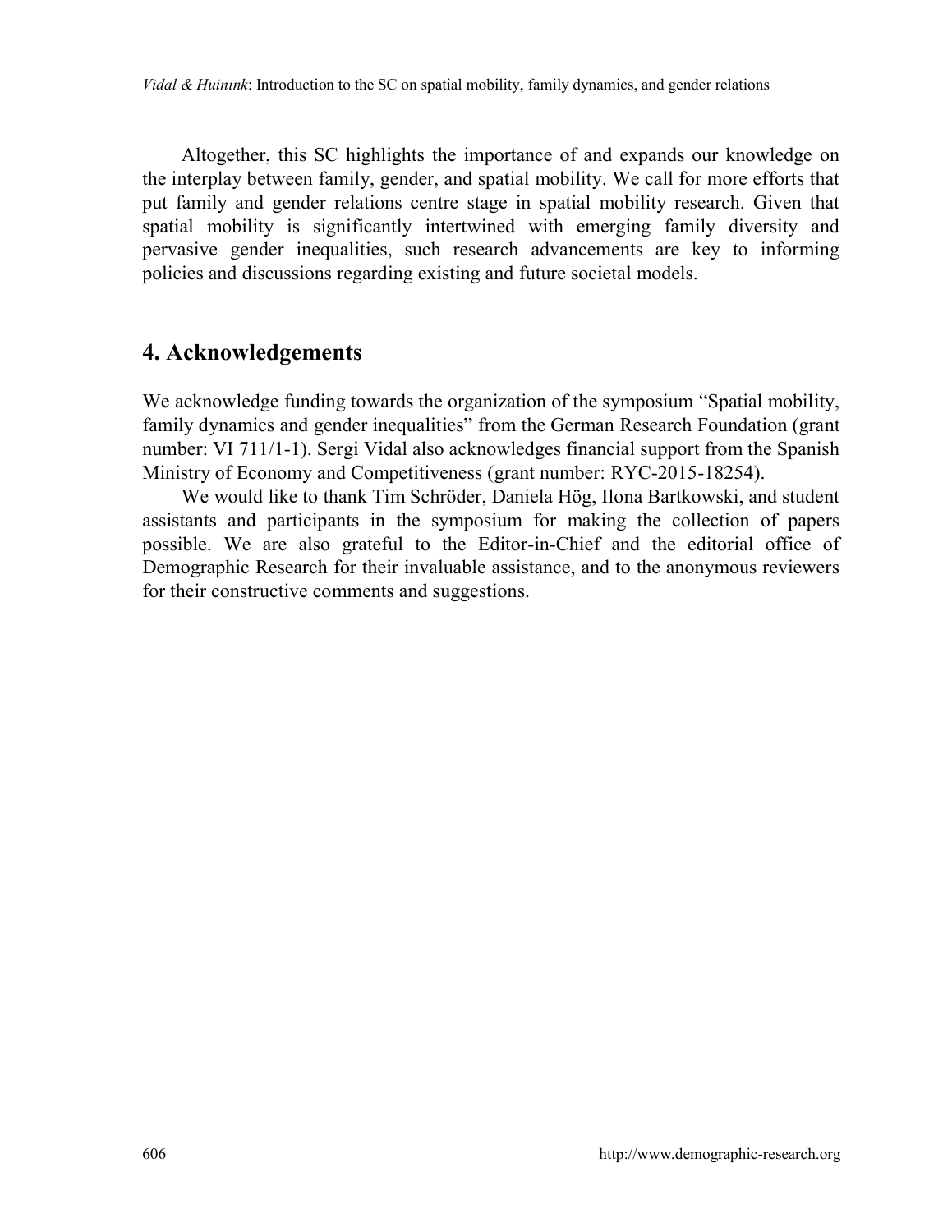## **References**

- Abraham, M., Auspurg, K., and Hinz, T. (2011). Migration decisions within dual-earner partnerships: A test of bargaining theory. *Journal of Marriage and Family* 73(4): I–III. [doi:10.1111/j.1741-3737.2011.00868.x.](https://doi.org/10.1111/j.1741-3737.2011.00868.x)
- Abraham, M., Bähr, S., and Trappmann, M. (2019). Gender differences in willingness to move for interregional job offers. *Demographic Research* 40(53): 1537–1602. [doi:10.4054/DemRes.2019.40.53.](https://dx.doi.org/10.4054/DemRes.2019.40.53)
- Aybek, C.M., Huinink, J., and Muttarak, R. (2014). *Spatial mobility, migration, and living arrangements*. Dordrecht: Springer. [doi:10.1007/978-3-319-10021-0.](https://doi.org/10.1007/978-3-319-10021-0)
- Bailey, A.J. (2009). Population geography: Lifecourse matters. *Progress in Human Geography* 33(3): 407–418. [doi:10.1177/0309132508096355.](https://doi.org/10.1177/0309132508096355)
- Bailey, A.J. and Boyle, P. (2004). Untying and retying family migration in the New Europe. *Journal of Ethnic and Migration Studies* 30(2): 229–241.
- Benson, A. (2014). Rethinking the two-body problem: The segregation of women into geographically dispersed occupations. *Demography* 51(5): 1619–1639.
- Bernard, A. and Vidal, S. (forthcoming). Does migrating in childhood and adolescence affect migration behaviour in adulthood? An analysis of long-term individual migration trajectories in 11 European countries. *Population, Space and Place.*
- Bernardi, L., Huinink, J., and Settersten, R.A. (2018). The life course cube: A tool for studying lives. *Advances in Life Course Research* 41: 100258. [doi:10.1016/j.](https://doi.org/10.1016/j.alcr.2018.11.004) [alcr.2018.11.004.](https://doi.org/10.1016/j.alcr.2018.11.004)
- Bielby, W.T. and Bielby, D.D. (1992). I will follow him: Family ties, gender-role beliefs, and reluctance to relocate for a better job. *American Journal of Sociology* 97(5): 1241–1267. [doi:10.1086/229901.](https://doi.org/10.1086/229901)
- Blaauboer, M. and Mulder, C.H. (2010). Gender differences in the impact of family background on leaving the parental home. *Journal of Housing and the Built Environment* 25(1): 53–71. [doi:10.1007/s10901-009-9166-9.](https://doi.org/10.1007/s10901-009-9166-9)
- Boyle, P.J., Cooke, T.J., Halfacree, K., and Smith, D. (2001). A cross-national comparison of the impact of family migration on women's employment status. *Demography* 38(2): 201–213. [doi:10.1353/dem.2001.0012.](https://doi.org/10.1353/dem.2001.0012)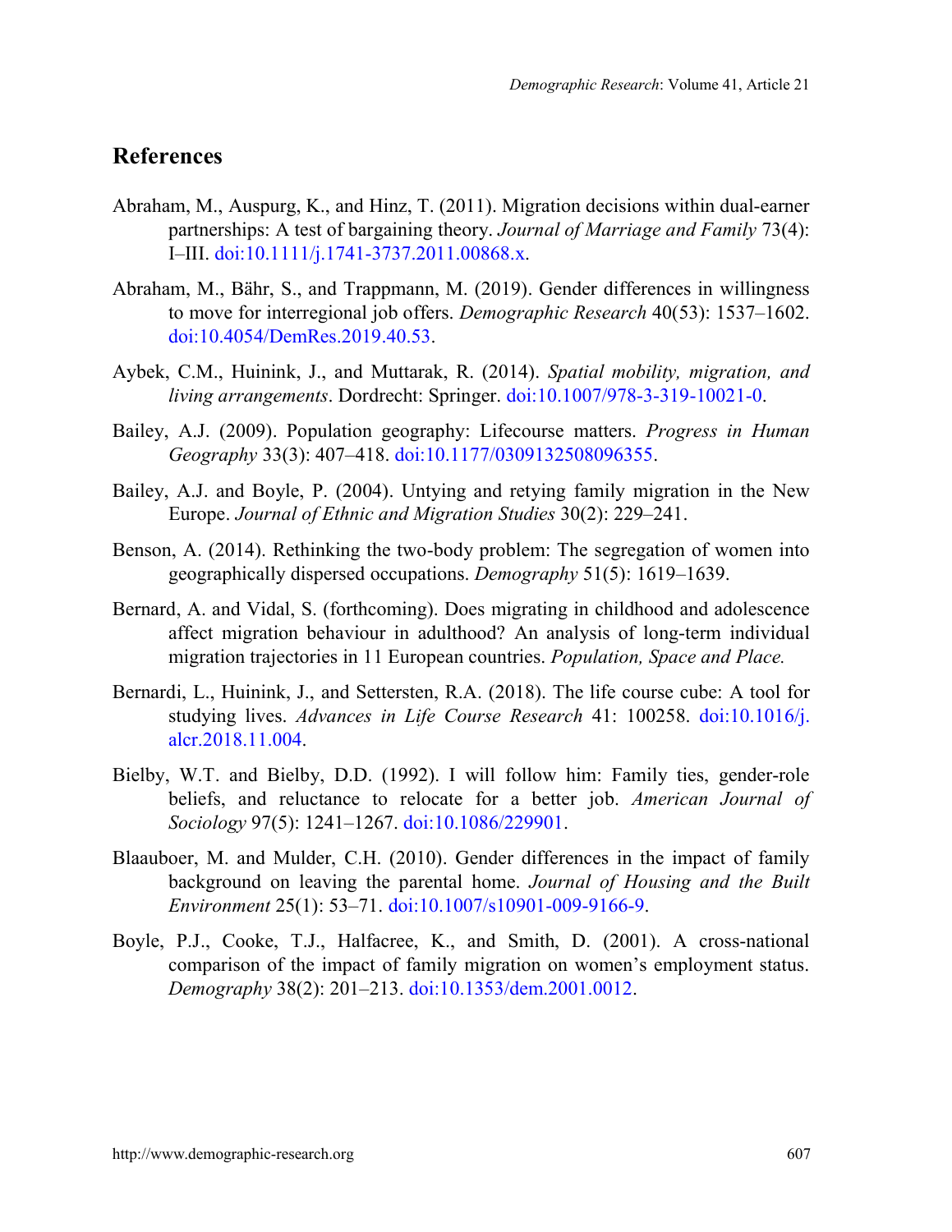- Boyle, P.J., Cullis, A., Flowerdew, R., and Gayle, V. (2003). *A longitudinal analysis of the impact of family migration on women's labour market status in Britain, 1991–2000*. Paper presented at the British Household Panel Survey Research Conference, Colchester, United Kingdom, July 3–5, 2003.
- Boyle, P.J., Feng, Z., and Gayle, V. (2009). A new look at family migration and women's employment status. *Journal of Marriage and Family* 71(2): 417–431. [doi:10.1111/j.1741-3737.2009.00608.x.](https://doi.org/10.1111/j.1741-3737.2009.00608.x)
- Boyle, P.J., Kulu, H., Cooke, T.J., Gayle, V., and Mulder, C.H. (2008). Moving and union dissolution. *Demography* 45(1): 209–222. [doi:10.1353/dem.2008.0000.](https://doi.org/10.1353/dem.2008.0000)
- Brandén, M. (2014). Gender, gender ideology, and couples migration decisions. *Journal of Family Issues* 35(7): 950–971. [doi:10.1177/0192513X14522244.](https://doi.org/10.1177/0192513X14522244)
- Brandén, M. and Haandrikman, K. (2018). Who moves to whom? Gender differences in the distance moved to a shared residence. *European Journal of Population* 35(3): 435–458. [doi:10.1007/s10680-018-9490-4.](https://doi.org/10.1007/s10680-018-9490-4)
- Brandén, M., Bygren, M., and Gähler, M. (2018). Can the trailing spouse phenomenon be explained by employer recruitment choices? *Population, Space and Place* 24(6): e2141. [doi:10.1002/psp.2141.](https://doi.org/10.1002/psp.2141)
- Clark, W.A.V. and Huang, Y. (2003). The life course and residential mobility in British housing markets. *Environment and Planning A: Economy and Space* 35(2): 323– 339. [doi:10.1068/a3542.](https://doi.org/10.1068/a3542)
- Clark, W.A.V. and Huang, Y. (2006). Balancing move and work: Women's labour market exits and entries after family migration. *Population, Space and Place* 12(1): 31–44. [doi:10.1002/psp.388.](https://doi.org/10.1002/psp.388)
- Clark, W.A.V. and Withers, S.D. (2007). Family migration and mobility sequences in the United States: Spatial mobility in the context of the life course. *Demographic Research* 17(20): 591–622. [doi:10.4054/DemRes.2007.17.20.](https://doi.org/10.4054/DemRes.2007.17.20)
- Clark, W.A.V. and Withers, S.D. (2009). Fertility, mobility and labour-force participation: A study of synchronicity. *Population, Space and Place* 15(4): 305–321. [doi:10.1002/psp.555.](https://doi.org/10.1002/psp.555)
- Cooke, T.J. (2001). 'Trailing wife' or 'trailing mother'? The effect of parental status on the relationship between family migration and the labor-market participation of married women. *Environment and Planning A* 33(3): 419–430.
- Cooke, T.J. (2008a). Migration in a family way. *Population, Space and Place* 14(4): 255–265. [doi:10.1002/psp.500.](https://doi.org/10.1002/psp.500)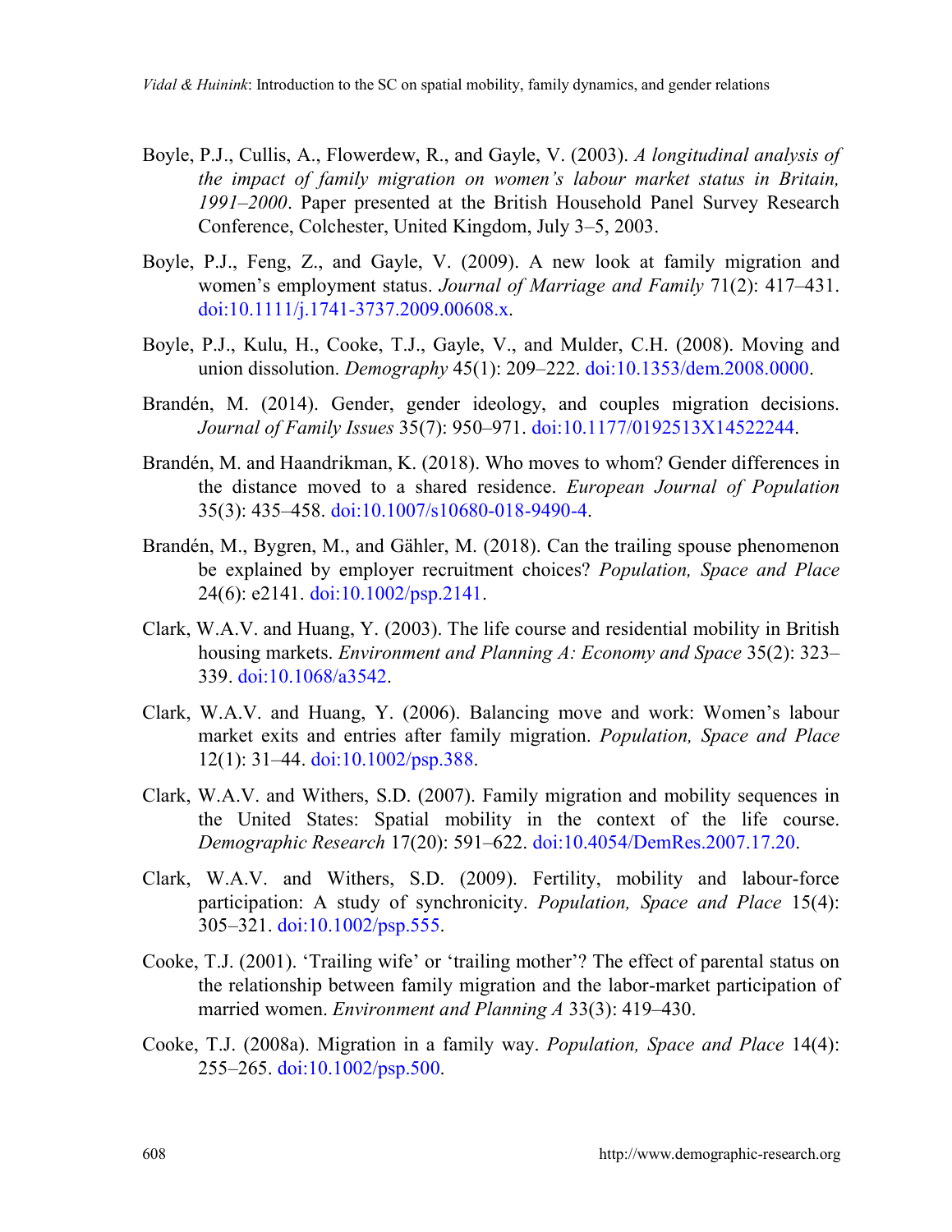- Cooke, T.J. (2008b). Gender role beliefs and family migration. *Population, Space and Place* 14(3): 163–175. [doi:10.1002/psp.485.](https://doi.org/10.1002/psp.485)
- Cooke, T.J. (2013). All tied up: Tied staying and tied migration within the United States, 1997 to 2007. *Demographic Research* 29(30): 817–836. [doi:10.4054/](https://doi.org/10.4054/DemRes.2013.29.30) [DemRes.2013.29.30.](https://doi.org/10.4054/DemRes.2013.29.30)
- Cooke, T.J. and Bailey, A.J. (1996). Family migration and the employment of married women and men. *Economic Geography* 72(1): 38–48. [doi:10.2307/144501.](https://doi.org/10.2307/144501)
- Cooke, T.J., Boyle, P.J., Couch, K., and Feijten, P. (2009). A longitudinal analysis of family migration and the gender gap in earnings in the United States and Great Britain. *Demography* 46(1): 147–167. [doi:10.1353/dem.0.0036.](https://doi.org/10.1353/dem.0.0036)
- Cooke, T.J., Mulder, C.H., and Thomas, M. (2016). Union dissolution and migration. *Demographic Research* 34(26): 741–760. [doi:10.4054/DemRes.2016.34.26.](https://doi.org/10.4054/DemRes.2016.34.26)
- Coulter, R. and Scott, J. (2015). What motivates residential mobility? Re-examining self-reported reasons for desiring and making residential moves. *Population, Space and Place* 21(4): 354–371. [doi:10.1002/psp.1863.](https://doi.org/10.1002/psp.1863)
- Coulter, R. and van Ham, M. (2013). Following people through time: An analysis of individual residential mobility biographies. *Housing Studies* 28(7): 1037–1055. [doi:10.1080/02673037.2013.783903.](https://doi.org/10.1080/02673037.2013.783903)
- Coulter, R., van Ham, M., and Feijten, P. (2011). A longitudinal analysis of moving desires, expectations and actual moving behaviour. *Environment and Planning A: Economy and Space* 43(11): 2742–2760. [doi:10.1068/a44105.](https://doi.org/10.1068/a44105)
- Coulter, R., van Ham, M., and Feijten, P. (2012). Partner (dis)agreement on moving desires and the subsequent moving behaviour of couples. *Population, Space and Place* 18(1): 16–30. [doi:10.1002/psp.700.](https://doi.org/10.1002/psp.700)
- Coulter, R., van Ham, M., and Findlay, A.M. (2016). Re-thinking residential mobility: Linking lives through time and space. *Progress in Human Geography* 40(3): 352–374. [doi:10.1177/0309132515575417.](https://doi.org/10.1177/0309132515575417)
- Courgeau, D. (1985). Interaction between spatial mobility, family and career life-cycle: A French survey. *European Sociological Review* 1(2): 139–162. [doi:10.1093/](https://doi.org/10.1093/oxfordjournals.esr.a036382) [oxfordjournals.esr.a036382.](https://doi.org/10.1093/oxfordjournals.esr.a036382)
- DaVanzo, J. (1976). *Why families move: A model of the geographic mobility of married couples*. Santa Monica: Rand.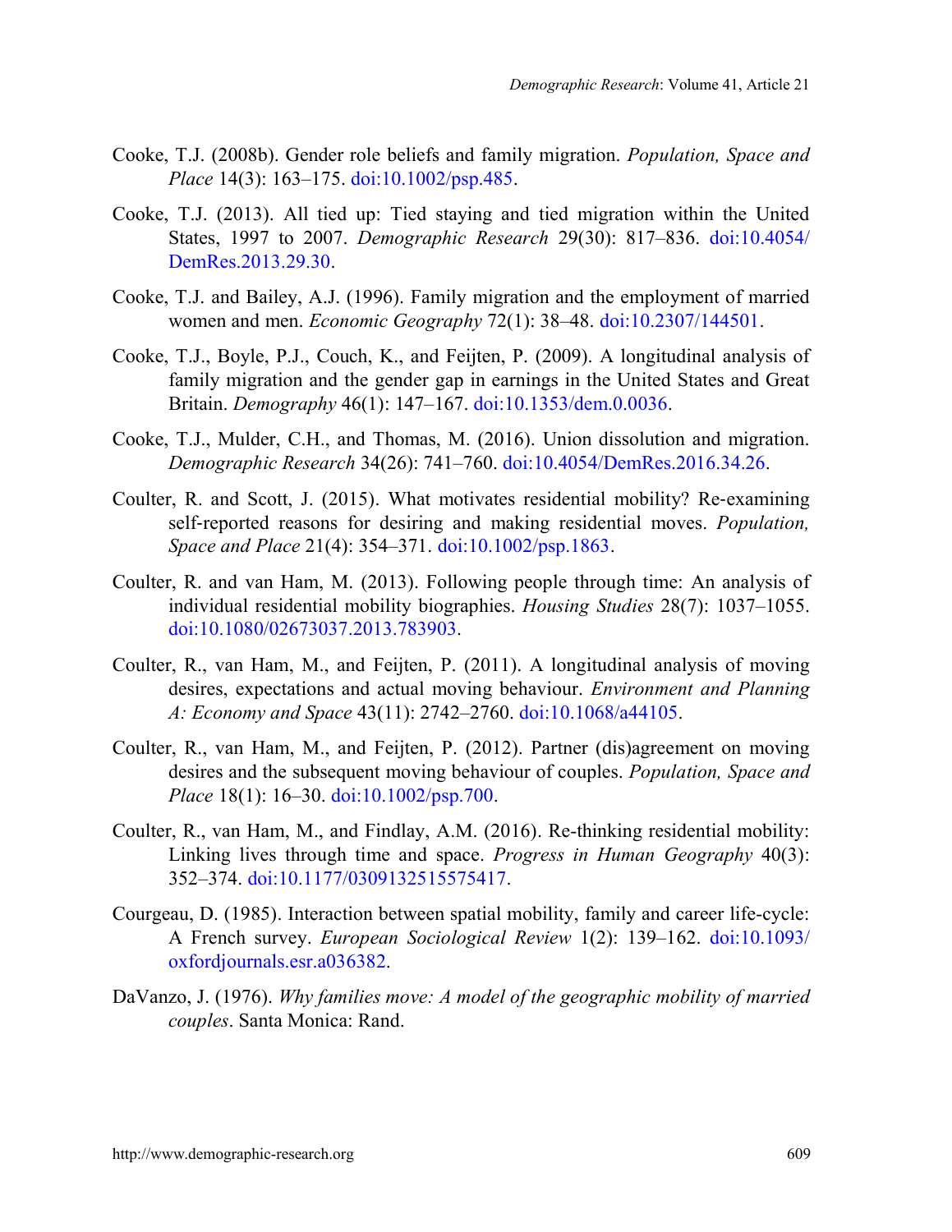- DaVanzo, J. (1981). Repeat migration, information costs, and location-specific capital. *Population and Environment* 4(1): 45–73. [doi:10.1007/BF01362575..](https://doi.org/10.1007/BF01362575)
- De Jong, G.F. and Roempke Graefe, D. (2008). Family life course transitions and the economic consequences of internal migration*. Population, Space and Place* 14(4): 267–282. [doi:10.1002/psp.506.](https://doi.org/10.1002/psp.506)
- Ermisch, J. and Mulder, C.H. (2018). Migration versus immobility, and ties to parents. *European Journal of Population* 35(3): 587–608. [doi:10.1007/s10680-018-9494-](https://doi.org/10.1007/s10680-018-9494-0)  $\mathbf{0}$ .
- Feijten, P. and Mulder, C.H. (2002). The timing of household events and housing events in the Netherlands: A longitudinal perspective. *Housing Studies* 17(5): 773–792. [doi:10.1080/0267303022000009808.](https://doi.org/10.1080/0267303022000009808)
- Feijten, P. and van Ham, M. (2013). The consequences of divorce and splitting up for spatial mobility in the UK. *Comparative Population Studies* 38(2): 405–432. [doi:10.4232/10.CPoS-2013-10en.](https://doi.org/10.4232/10.CPoS-2013-10en)
- Feldhaus, M. and Schlegel, M. (2013). Job-related circular mobility and the quality of intimate relationships. *Comparative Population Studies* 38(2): 315–340. [doi:10.4232/10.CPoS-2013-07en.](https://doi.org/10.4232/10.CPoS-2013-07en)
- Geist, C. and McManus, P.A. (2008). Geographical mobility over the life course: Motivations and implications. *Population, Space and Place* 14(4): 283–303. [doi:10.1002/psp.508.](https://doi.org/10.1002/psp.508)
- Halfacree, K.H. (1995). Household migration and the structuration of patriarchy: Evidence from the USA. *Progress in Human Geography* 19(2): 159–182. [doi:10.1177/030913259501900201.](https://doi.org/10.1177/030913259501900201)
- Hedman, L. (2013). Moving near family? The influence of extended family on neighbourhood choice in an intra-urban context. *Population, Space and Place* 19(1): 32–45. [doi:10.1002/psp.1703.](https://doi.org/10.1002/psp.1703)
- Hofmeister, H. and Schneider, N.F. (2010). Job mobilities in Europe: Core findings, policy implications and future outlook. In: Schneider, N.F. and Collet, B. (eds.). *Mobile living across Europe II: Causes and consequences of job-related spatial mobility in cross-national comparison*. Leverkusen: Verlag Barbara Budrich: 337–356. [doi:10.2307/j.ctvddzn3g.19.](https://doi.org/10.2307/j.ctvddzn3g.19)
- Huinink, J. and Feldhaus, M. (2012). Fertility and commuting behaviour in Germany. *Comparative Population Studies* 37(3–4). [doi:10.4232/10.CPoS-2012-05en.](https://doi.org/10.4232/10.CPoS-2012-05en)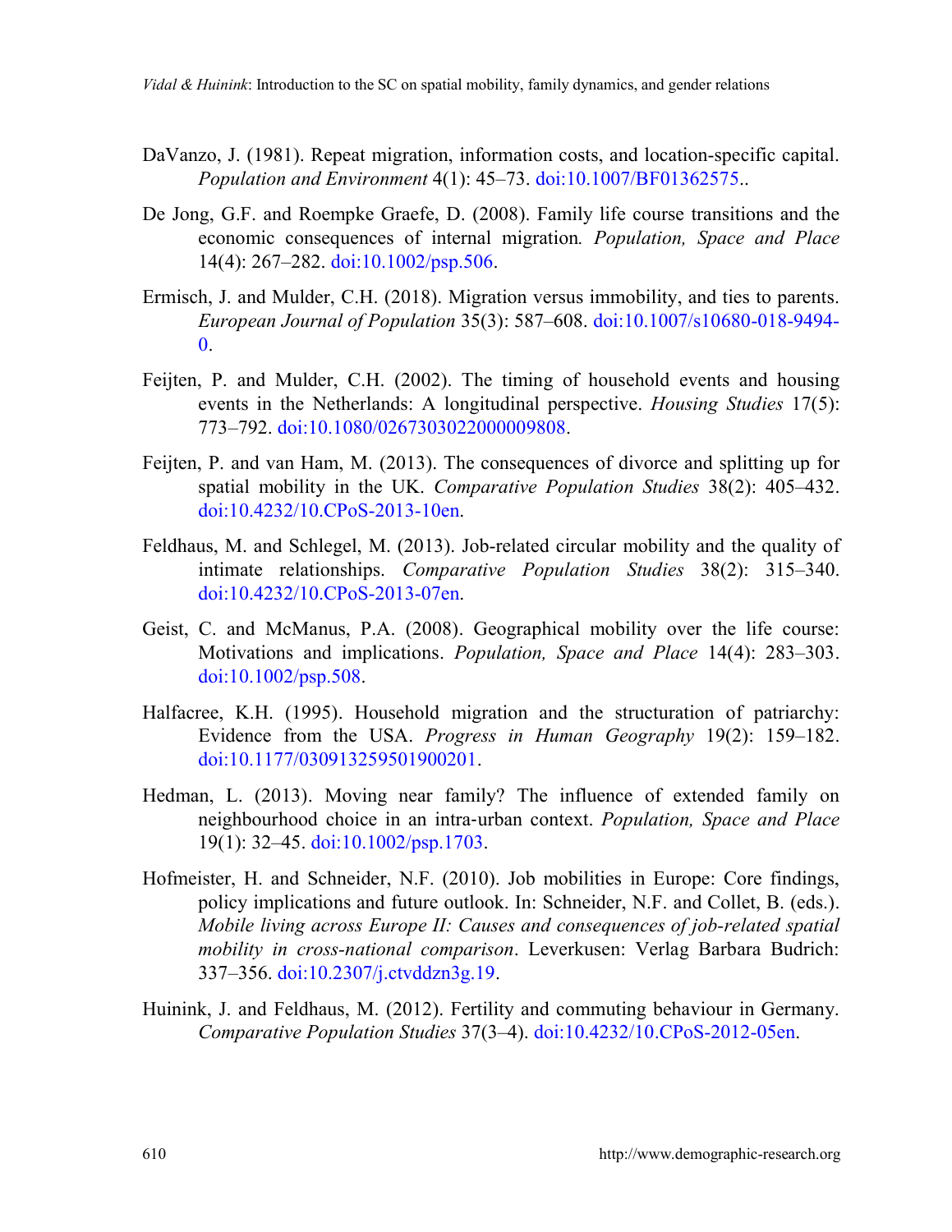- Huinink, J. and Kohli, M. (2014). A life-course approach to fertility. *Demographic Research* 30(45): 1293–1326. [doi:10.4054/DemRes.2014.30.45.](https://doi.org/10.4054/DemRes.2014.30.45)
- Huinink, J. and Wagner, M. (1989). Regionale Lebensbedingungen, Migration und Familienbildung. *Kölner Zeitschrift für Soziologie und Sozialpsychologie* 41(4): 669–689.
- Jürges, H. (2006). Gender ideology, division of housework, and the geographic mobility of families. *Review of Economics of the Household* 4(4): 299–323. [doi:10.1007/s11150-006-0015-2.](https://doi.org/10.1007/s11150-006-0015-2)
- King, R. and Skeldon, R. (2010). 'Mind the gap!' Integrating approaches to internal and international migration. *Journal of Ethnic and Migration Studies* 36(10): 1619– 1646.
- Kley, S. (2010). Explaining the stages of migration within a life-course framework. *European Sociological Review* 27(4): 469–486. [doi:10.1093/esr/jcq020.](https://doi.org/10.1093/esr/jcq020)
- Kley, S. (2015). The impact of job-related mobility and migration intentions on union dissolution. In: Aybek, C.M., Huinink, J., and Muttarak, R. (eds.). *Spatial mobility, migration, and living arrangements*. Cham: Springer: 139–158. [doi:10.1007/978-3-319-10021-0\\_7.](https://doi.org/10.1007/978-3-319-10021-0_7)
- Kley, S. (2017). Facilitators and constraints at each stage of the migration decision process. *Population Studies* 71(S1): 35–49. [doi:10.1080/00324728.2017.13593](https://doi.org/10.1080/00324728.2017.1359328) [28.](https://doi.org/10.1080/00324728.2017.1359328)
- Kley, S. and Drobnič, S. (2019). Does moving for family nest-building inhibit mothers' labour force (re-)entry? *Demographic Research* 40(7): 155–184. [doi:10.4054/](https://dx.doi.org/10.4054/DemRes.2019.40.7) [DemRes.2019.40.7](https://dx.doi.org/10.4054/DemRes.2019.40.7)
- Kõu, A., Mulder, C.H., and Bailey, A. (2017). For the sake of the family and future: The linked lives of highly skilled Indian migrants. *Journal of Ethnic and Migration Studies* 43(16): 2788–2805. [doi:10.1080/1369183X.2017.1314608.](https://doi.org/10.1080/1369183X.2017.1314608)
- Krapf, S. (2018). Moving in or breaking up? The role of distance in the development of romantic relationships. *European Journal of Population* 34(3): 313–336. [doi:10.1007/s10680-017-9428-2.](https://doi.org/10.1007/s10680-017-9428-2)
- Kulu, H. (2005). Migration and fertility: Competing hypotheses re-examined. *European Journal of Population* 21(1): 51–87. [doi:10.1007/s10680-005-3581-8.](https://doi.org/10.1007/s10680-005-3581-8)
- Kulu, H. (2008). Fertility and spatial mobility in the life course: Evidence from Austria. *Environment and Planning A: Economy and Space* 40(3): 632–652. [doi:10.1068/](https://doi.org/10.1068/a3914) [a3914.](https://doi.org/10.1068/a3914)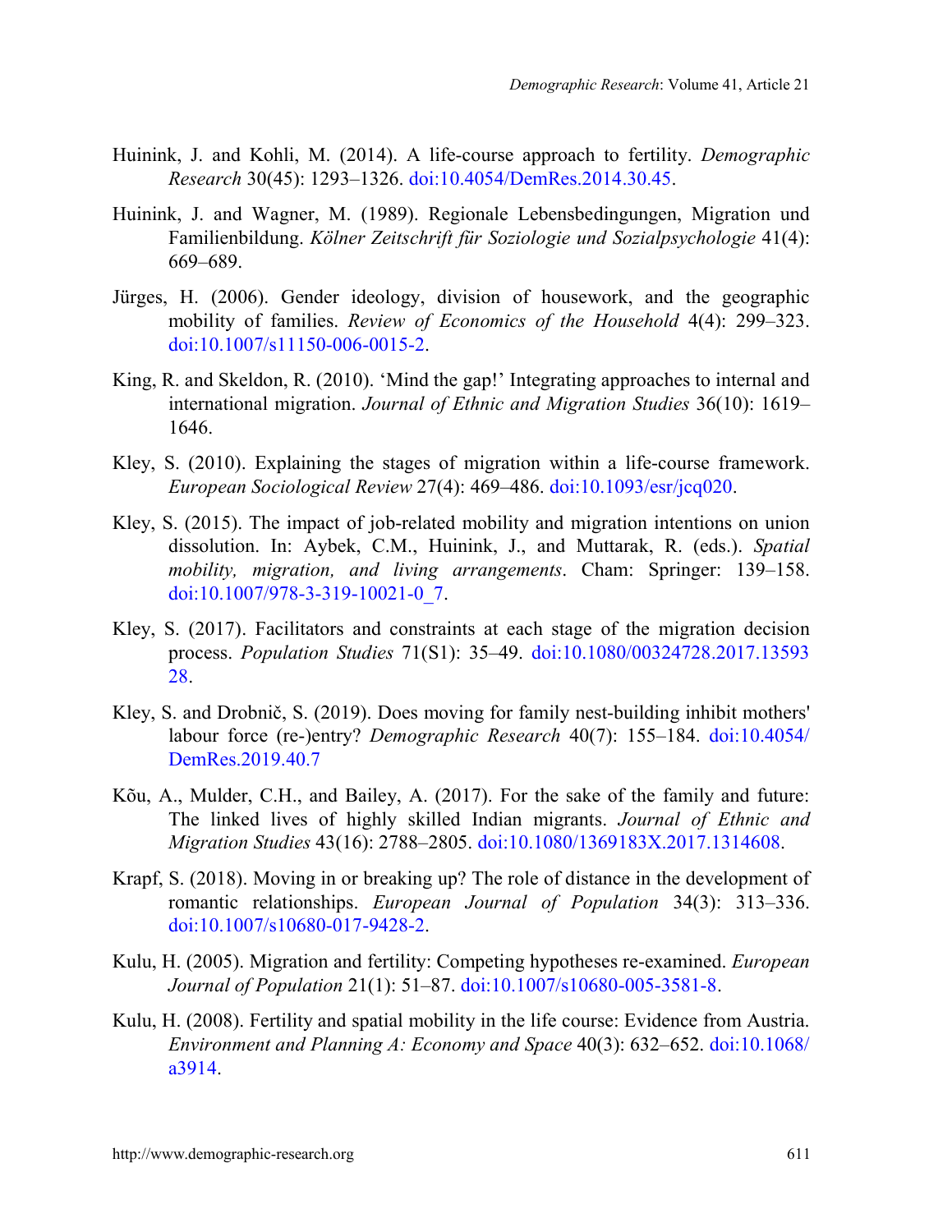- Kulu, H. and Milewski, N. (2007). Family change and migration in the life course: An introduction. *Demographic Research* 17(19): 567–590. [doi:10.4054/DemRes.](https://doi.org/10.4054/DemRes.2007.17.19) [2007.17.19.](https://doi.org/10.4054/DemRes.2007.17.19)
- Kulu, H. and Vikat, A. (2008). Fertility differences by housing type: An effect of housing conditions or of selective moves. *Demographic Research* 17(26): 775– 802. [doi:10.4054/DemRes.2007.17.26.](https://doi.org/10.4054/DemRes.2007.17.26)
- Kulu, H. and Washbrook, E. (2014). Residential context, migration and fertility in a modern urban society. *Advances in Life Course Research* 21: 168–182. [doi:10.1016/j.alcr.2014.01.001.](https://doi.org/10.1016/j.alcr.2014.01.001)
- Lauster, N.T. (2010). Housing and the proper performance of American motherhood, 1940–2005. *Housing Studies* 25(4): 543–557.
- Lersch, P.M. (2016). Family migration and subsequent employment: The effect of gender ideology. *Journal of Marriage and Family* 78(1): 230–245. [doi:10.1111/](https://doi.org/10.1111/jomf.12251) [jomf.12251.](https://doi.org/10.1111/jomf.12251)
- Lichter, D.T. (1980). Household migration and the labor market position of married women. *Social Science Research* 9(1): 83–97. [doi:10.1016/0049-089X\(80\)90](https://doi.org/10.1016/0049-089X(80)90010-1) [010-1.](https://doi.org/10.1016/0049-089X(80)90010-1)
- Lichter, D.T. (1983). Socioeconomic returns to migration among married women. *Social Forces* 62(2): 487–503. [doi:10.1093/sf/62.2.487.](https://doi.org/10.1093/sf/62.2.487)
- Lindgren, U. (2003). Who is the counter-urban mover? Evidence from the Swedish urban system. *International Journal of Population Geography* 9(5): 399–418. [doi:10.1002/ijpg.296.](https://doi.org/10.1002/ijpg.296)
- Lundberg, S. and Pollak, R.A. (2003). Efficiency in marriage. *Review of Economics of the Household* 1(3): 153–167. [doi:10.1023/A:1025041316091.](https://doi.org/10.1023/A:1025041316091)
- Markham, W.T. and Pleck, J.H. (1986). Sex and willingness to move for occupational advancement: Some national sample results. *Sociological Quarterly* 27(1): 121– 143. [doi:10.1111/j.1533-8525.1986.tb00253.x.](https://doi.org/10.1111/j.1533-8525.1986.tb00253.x)
- McHugh, K.E., Hogan, T.D., and Happel, S.K. (1995). Multiple residence and cyclical migration: A life course perspective. *The Professional Geographer* 47(3): 251– 267. [doi:10.1111/j.0033-0124.1995.00251.x.](https://doi.org/10.1111/j.0033-0124.1995.00251.x)
- Meil, G. (2010). Geographic job mobility and parenthood decisions. *Zeitschrift für Familienforschung/Journal of Family Research* 22(2): 171–195.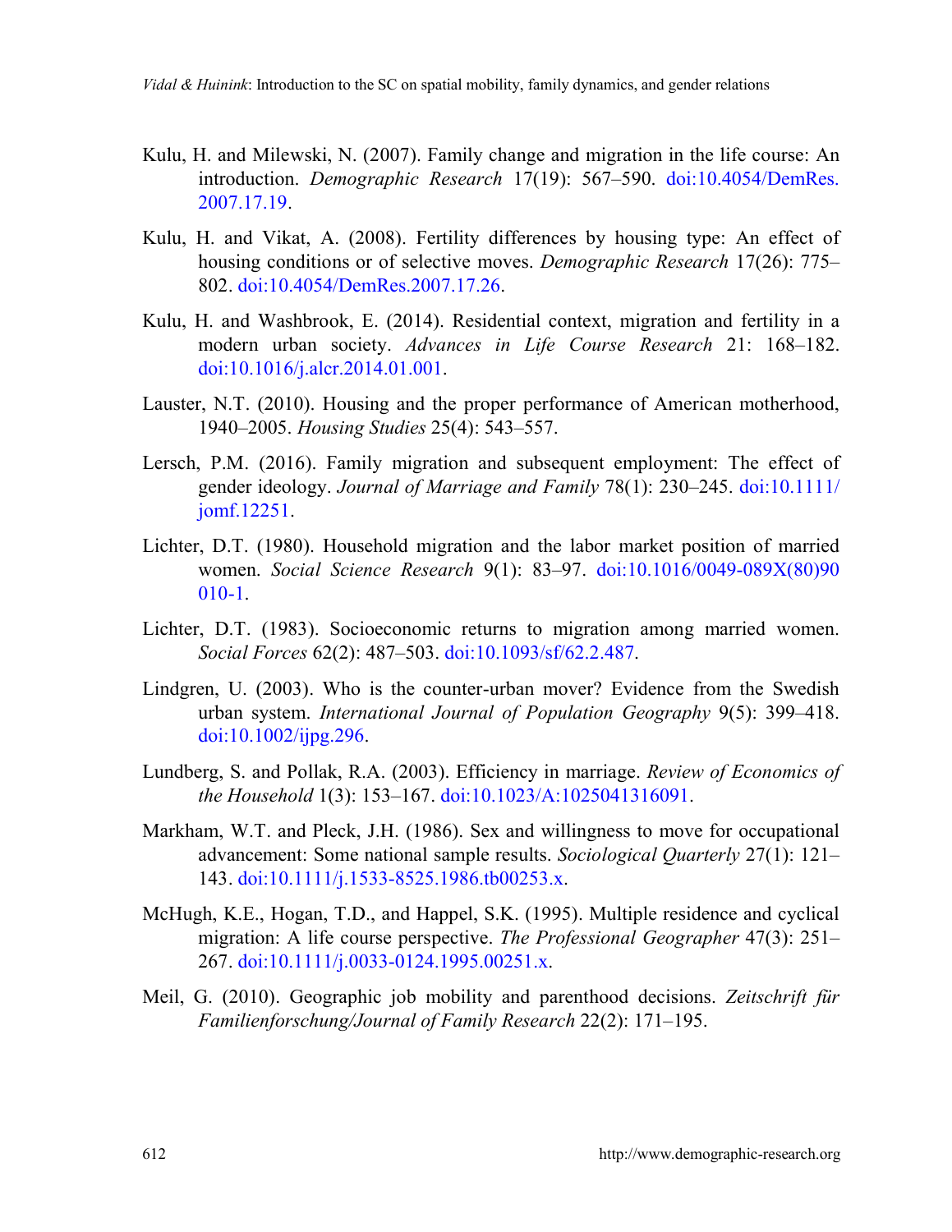- Melzer, S.M. and Hinz, T. (2019). The role of education and educational–occupational mismatches in decisions regarding commuting and interregional migration from eastern to western Germany. *Demographic Research* 41(16): 461–476. [doi:10.4054/DemRes.2019.41.16.](https://dx.doi.org/10.4054/DemRes.2019.41.16)
- Michielin, F. and Mulder, C.H. (2008). Family events and the residential mobility of couples. *Environment and Planning A: Economy and Space* 40(11): 2770–2790. [doi:10.1068/a39374.](https://doi.org/10.1068/a39374)
- Mikolai, J. and Kulu, H. (2018). Short-and long-term effects of divorce and separation on housing tenure in England and Wales. *Population Studies* 72(1): 17–39. [doi:10.1080/00324728.2017.1391955.](https://doi.org/10.1080/00324728.2017.1391955)
- Mincer, J. (1978). Family migration decisions. *Journal of Political Economy* 86(5): 749–773. [doi:10.1086/260710.](https://doi.org/10.1086/260710)
- Mulder, C.H. (2007). The family context and residential choice: A challenge for new research. *Population, Space and Place* 13(4): 265–278. [doi:10.1002/psp.456.](https://doi.org/10.1002/psp.456)
- Mulder, C.H. (2018). Putting family centre stage: Ties to nonresident family, internal migration, and immobility. *Demographic Research* 39(43): 1151–1180. [doi:10.4054/DemRes.2018.39.43.](https://doi.org/10.4054/DemRes.2018.39.43)
- Mulder, C.H. and Clark, W.A. (2002). Leaving home for college and gaining independence. *Environment and Planning A: Economy and Space* 34(6): 981– 999. [doi:10.1068/a34149.](https://doi.org/10.1068/a34149)
- Mulder, C.H. and Cooke, T.J. (2009). Family ties and residential locations. *Population, Space and Place* 15(4): 299–304. [doi:10.1002/psp.556.](https://doi.org/10.1002/psp.556)
- Mulder, C.H. and Hooimeijer, P. (1999). Residential relocations in the life course. In: van Wissen, L.J.G. and Dykstra, P.A. (eds.). *Population issues: An interdisciplinary focus*. New York: Plenum: 159–186. [doi:10.1007/978-94-011-](https://doi.org/10.1007/978-94-011-4389-9_6) [4389-9\\_6.](https://doi.org/10.1007/978-94-011-4389-9_6)
- Mulder, C.H. and Malmberg, G. (2011). Moving related to separation: Who moves and to what distance. *Environment and Planning A: Economy and Space* 43(11): 2589–2607. [doi:10.1068/a43609.](https://doi.org/10.1068/a43609)
- Mulder, C.H. and Malmberg, G. (2014). Local ties and family migration. *Environment and Planning A: Economy and Space* 46(9): 2195–2211. [doi:10.1068/a130160p.](https://doi.org/10.1068/a130160p)
- Mulder, C.H. and Wagner, M. (1993). Migration and marriage in the life course: A method for studying synchronized events. *European Journal of Population* 9(1): 55–76. [doi:10.1007/BF01267901.](https://doi.org/10.1007/BF01267901)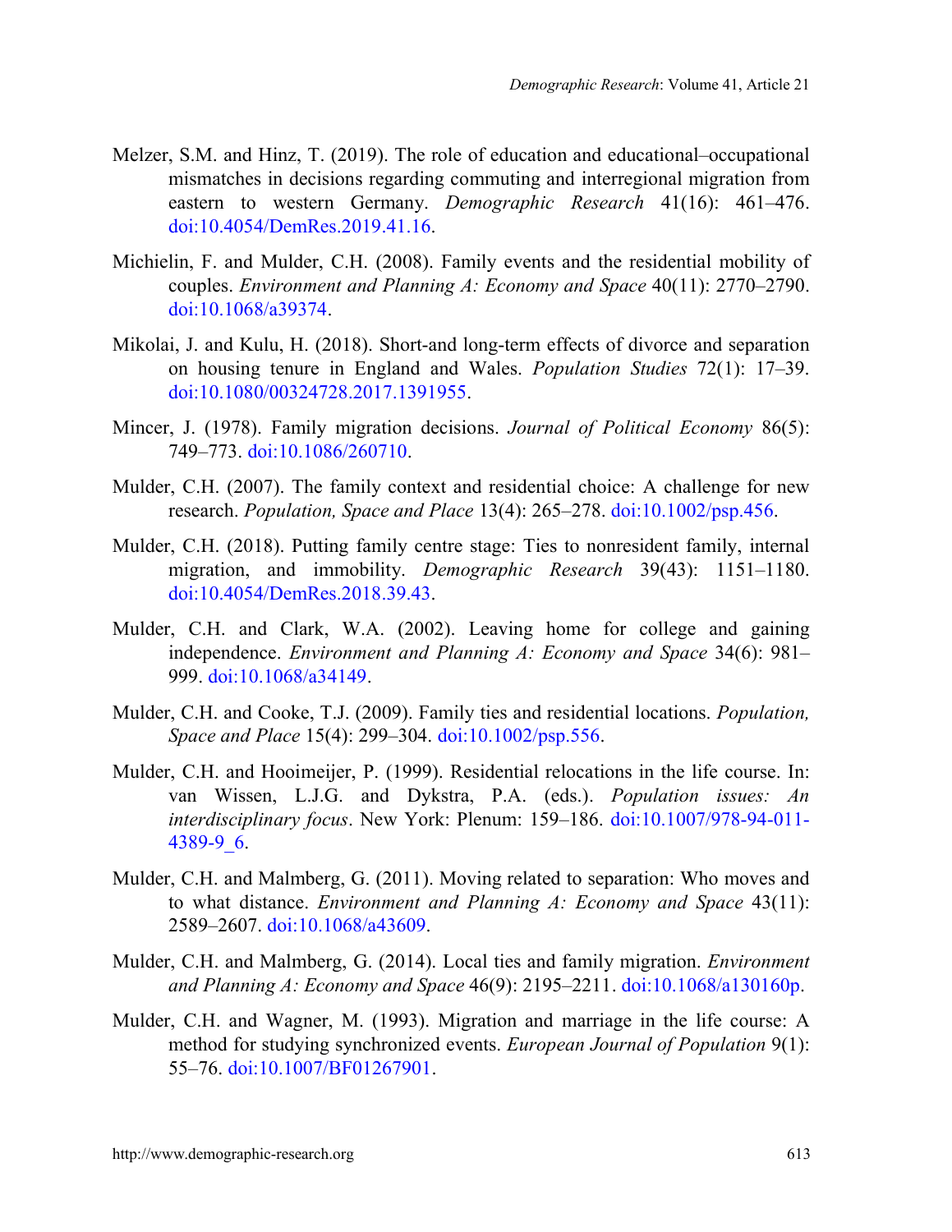- Mulder, C.H. and Wagner, M. (2001). The connection between family formation and first-time home ownership in the context of West Germany and the Netherlands. *European Journal of Population* 17(2): 137–164. [doi:10.1023/A:1010706308](https://doi.org/10.1023/A:1010706308868) [868.](https://doi.org/10.1023/A:1010706308868)
- Mulder, C.H. and Wagner, M. (2010). Union dissolution and mobility: Who moves from the family home after separation? *Journal of Marriage and Family* 72(5): 1263–1273. [doi:10.1111/j.1741-3737.2010.00763.x.](https://doi.org/10.1111/j.1741-3737.2010.00763.x)
- Mulder, C.H. and Wagner, M. (2012). Moving after separation: The role of locationspecific capital. *Housing Studies* 27(6): 839–852. [doi:10.1080/02673037.](https://doi.org/10.1080/02673037.2012.651109) [2012.651109.](https://doi.org/10.1080/02673037.2012.651109)
- Nisic, N. (2010). The tied-mover hypothesis reconsidered: Effects of household migration on the labour market success of partnered women. *Kölner Zeitschrift fur Soziologie und Sozialpsychologie* 62(3): 515–549. [doi:10.1007/s11577-010-](https://doi.org/10.1007/s11577-010-0110-5) [0110-5.](https://doi.org/10.1007/s11577-010-0110-5)
- Nisic, N. and Kley, S. (2019). Gender-specific effects of commuting and relocation on a couple's social life. *Demographic Research* 40(36): 1047–1062. [doi:10.4054/](https://dx.doi.org/10.4054/DemRes.2019.40.36) [DemRes.2019.40.36.](https://dx.doi.org/10.4054/DemRes.2019.40.36)
- Nisic, N. and Melzer, S.M. (2016). Explaining gender inequalities that follow couple migration. *Journal of Marriage and Family* 78(4): 1063–1082. [doi:10.1111/](https://doi.org/10.1111/jomf.12323) [jomf.12323.](https://doi.org/10.1111/jomf.12323)
- Nowok, B., van Ham, M., Findlay, A.M., and Gayle, V. (2013). Does migration make you happy? A longitudinal study of internal migration and subjective well-being. *Environment and Planning A: Economy and Space* 45(4): 986–1002. [doi:10.1068/a45287.](https://doi.org/10.1068/a45287)
- Perales, F. and Vidal, S. (2013). Occupational characteristics, occupational sex segregation, and family migration decisions. *Population, Space and Place* 19(5): 487‒504.
- Rapino, M.A. and Cooke, T.J. (2011). Commuting, gender roles, and entrapment: A national study utilizing spatial fixed effects and control groups. *The Professional Geographer* 63(2): 277–294. [doi:10.1080/00330124.2010.547790.](https://doi.org/10.1080/00330124.2010.547790)
- Reuschke, D. (2010). Job-induced commuting between two residences: Characteristics of a multilocational living arrangement in the late modernity. *Comparative Population Studies* 35(1): 107–134. [doi:10.4232/10.CPoS-2010-04en.](https://doi.org/10.4232/10.CPoS-2010-04en)

Rossi, P.H. (1980). *Why families move*. Beverly Hills: Sage.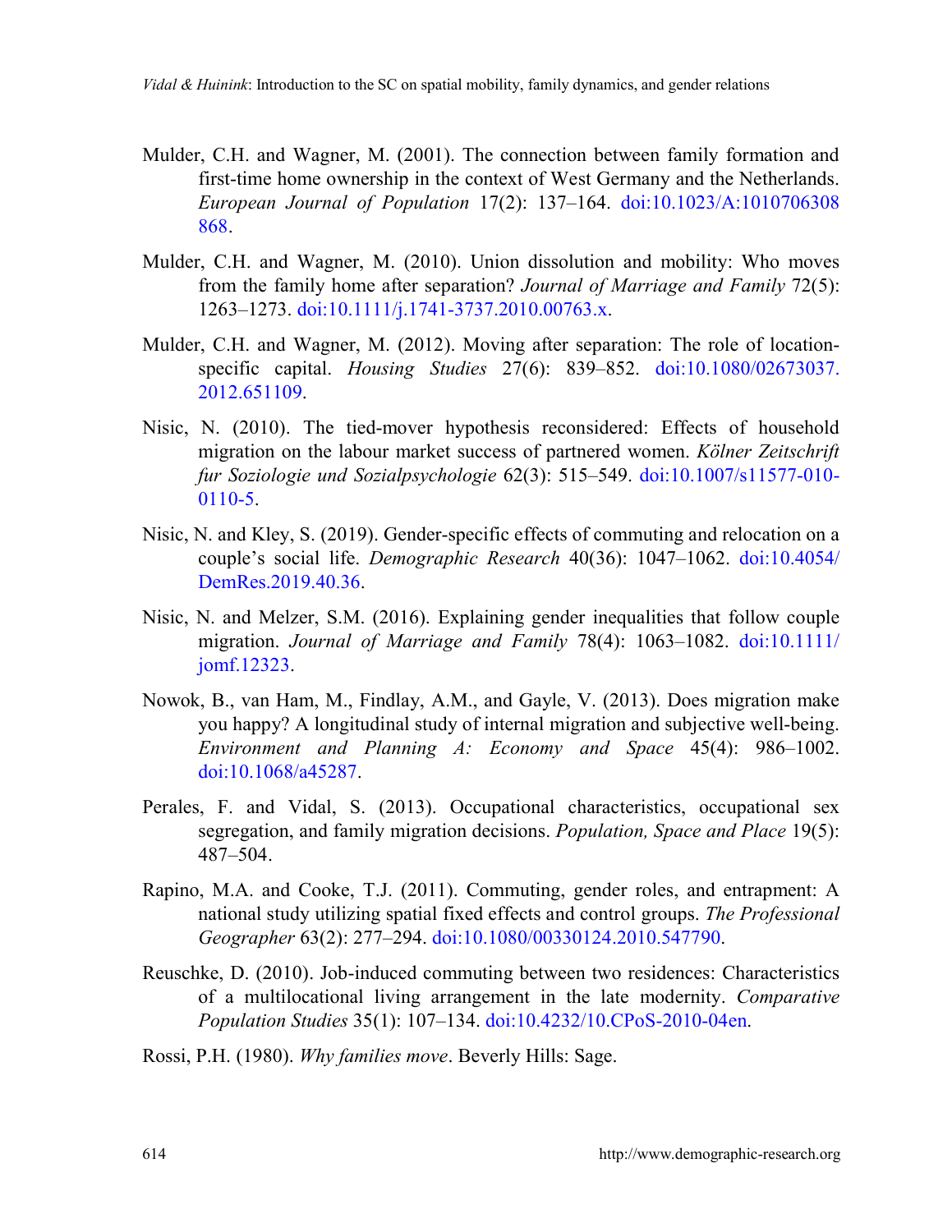- Sandell, S.H. (1977). Women and the economics of family migration. *The Review of Economics and Statistics* 59(4): 406–414. [doi:10.2307/1928705.](https://doi.org/10.2307/1928705)
- Sandow, E., Westerlund, O., and Lindgren, U. (2014). Is your commute killing you? On the mortality risks of long-distance commuting. *Environment and Planning A: Economy and Space* 46(6): 1496–1516. [doi:10.1068/a46267.](https://doi.org/10.1068/a46267)
- Schneider, N.F. and Meil, G. (2008). *Mobile living across Europe I: Relevance and diversity of job-related spatial mobility in six European countries*. Leverkusen: Verlag Barbara Budrich. [doi:10.2307/j.ctvddzvz7.](https://doi.org/10.2307/j.ctvddzvz7)
- Shauman, K.A. and Noonan, M.C. (2007). Family migration and labor force outcomes: Sex differences in occupational context. *Social Forces* 85(4): 1735–1764. [doi:10.1353/sof.2007.0079.](https://doi.org/10.1353/sof.2007.0079)
- Shihadeh, E.S. (1991). The prevalence of husband-centered migration: Employment consequences for married mothers. *Journal of Marriage and the Family* 53(2): 432–444. [doi:10.2307/352910.](https://doi.org/10.2307/352910)
- Tenn, S. (2010). The relative importance of the husband's and wife's characteristics in family migration, 1960–2000. *Journal of Population Economics* 23(4): 1319– 1337. [doi:10.1007/s00148-009-0253-8.](https://doi.org/10.1007/s00148-009-0253-8)
- van der Klis, M. and Karsten, L. (2009). Commuting partners, dual residences and the meaning of home. *Journal of Environmental Psychology* 29(2): 235–245. [doi:10.1016/j.jenvp.2008.11.002.](https://doi.org/10.1016/j.jenvp.2008.11.002)
- Vidal, S. and Baxter, J. (2018). Residential relocations and academic performance of Australian children: A longitudinal analysis. *Longitudinal and Life Course Studies* 9(2): 133–156. [doi:10.14301/llcs.v9i2.435.](https://doi.org/10.14301/llcs.v9i2.435)
- Vidal, S. and Lersch, P.M. (2019). Changes in gender role attitudes following couples' residential relocations. *Demographic Research* 40(39): 1111–1152. [doi:10.4054/](https://doi.org/10.4054/DemRes.2019.40.39) [DemRes.2019.40.39.](https://doi.org/10.4054/DemRes.2019.40.39)
- Vidal, S. and Lutz, K. (2018). Internal migration over young adult life courses: Continuities and changes across cohorts in West Germany. *Advances in Life Course Research* 36: 45–56. [doi:10.1016/j.alcr.2018.03.003.](https://doi.org/10.1016/j.alcr.2018.03.003)
- Vidal, S., Huinink, J., and Feldhaus, M. (2017). Fertility intentions and residential relocations. *Demography* 54(4): 1305–1330. [doi:10.1007/s13524-017-0592-0.](https://doi.org/10.1007/s13524-017-0592-0)
- Vidal, S., Perales, F., and Baxter, J. (2016). Dynamics of domestic labor across shortand long-distance family relocations. *Journal of Marriage and Family* 78(2): 364–382. [doi:10.1111/jomf.12269.](https://doi.org/10.1111/jomf.12269)